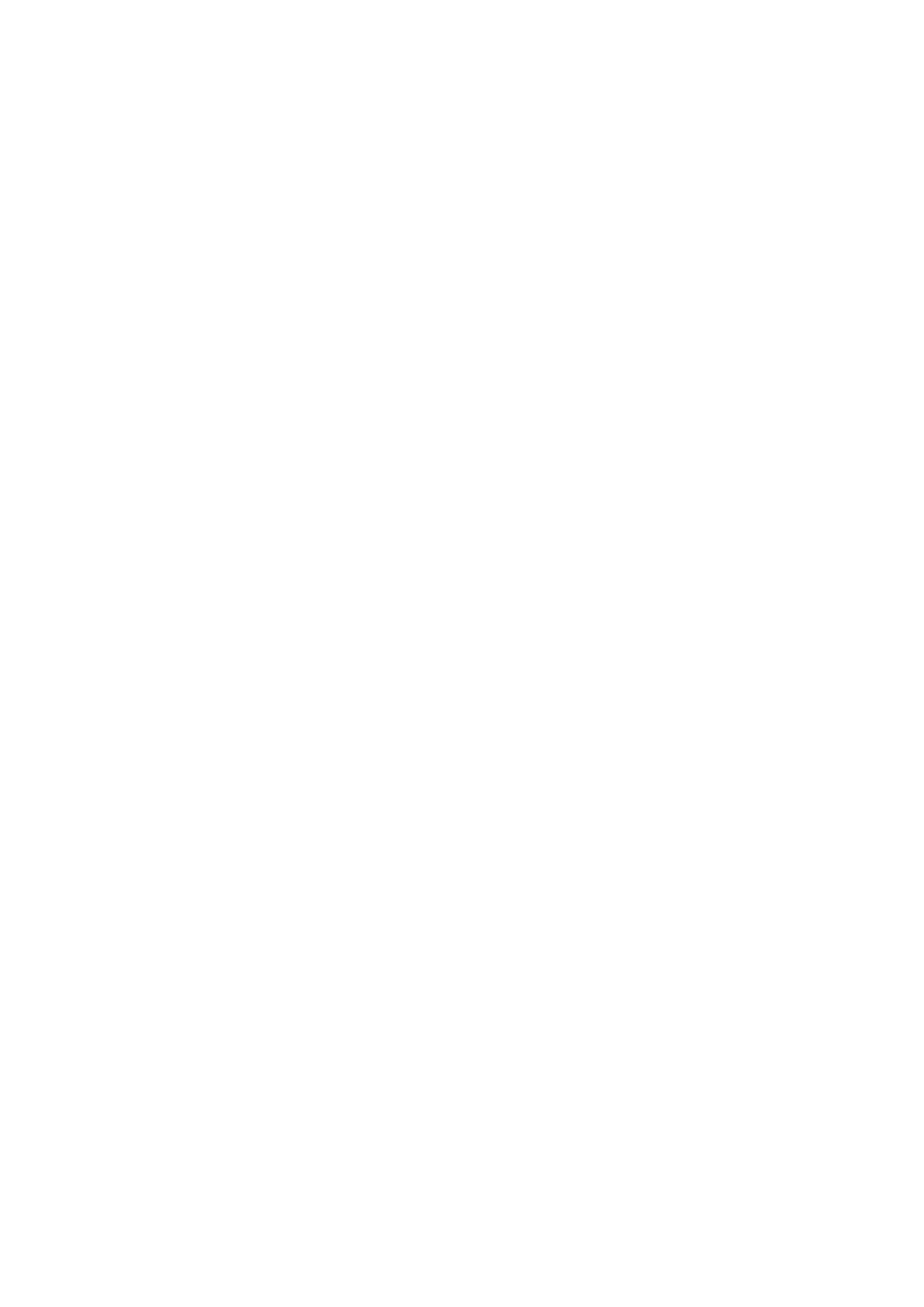# **Invloed van biestsoort op** immuniteit en ontwikkeling van geitenlammeren



Carin Lammes Goaitske lepema Nick van Eekeren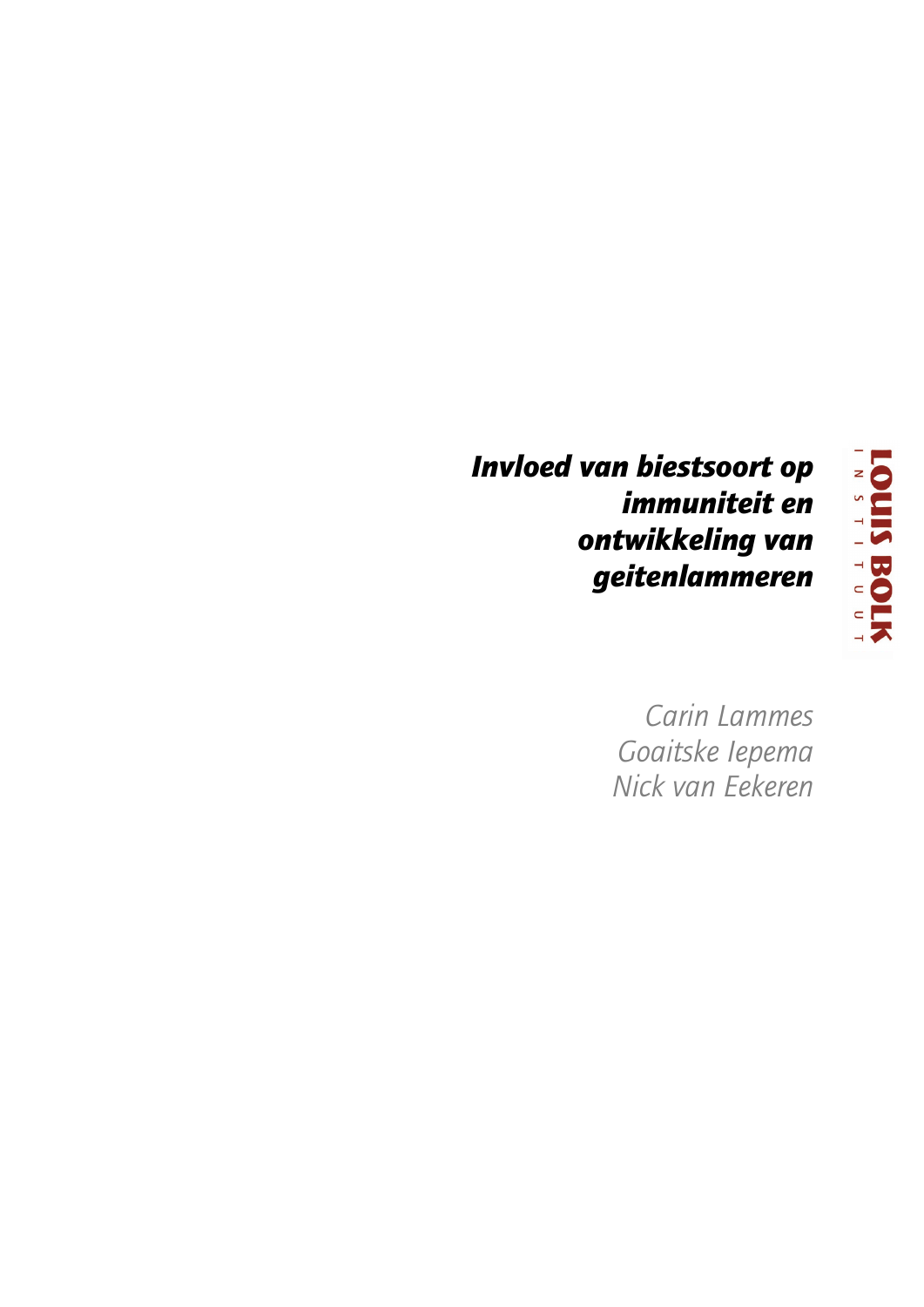Deze publicatie is tot stand gekomen in het kader van het project "Biogeit", als onderdeel van het LNV onderzoeksprogramma Biologische veehouderij waarin LBI en ASG-WUR samenwerken ter ondersteuning van een kosteneffectieve en onderscheidende biologische veehouderij. www.louisbolk.nl/biogeit en www.biokennis.nl

# © [2007] Louis Bolk Instituut

Invloed van biestsoort op immuniteit en ontwikkeling van geitenlammeren, Carin Lammes, Goaistke Iepema en Nick van Eekeren, 42 pagina's, zoekwoorden: Geiten, immuniteit, biest, dit rapport is te downloaden via www.biokennis.nl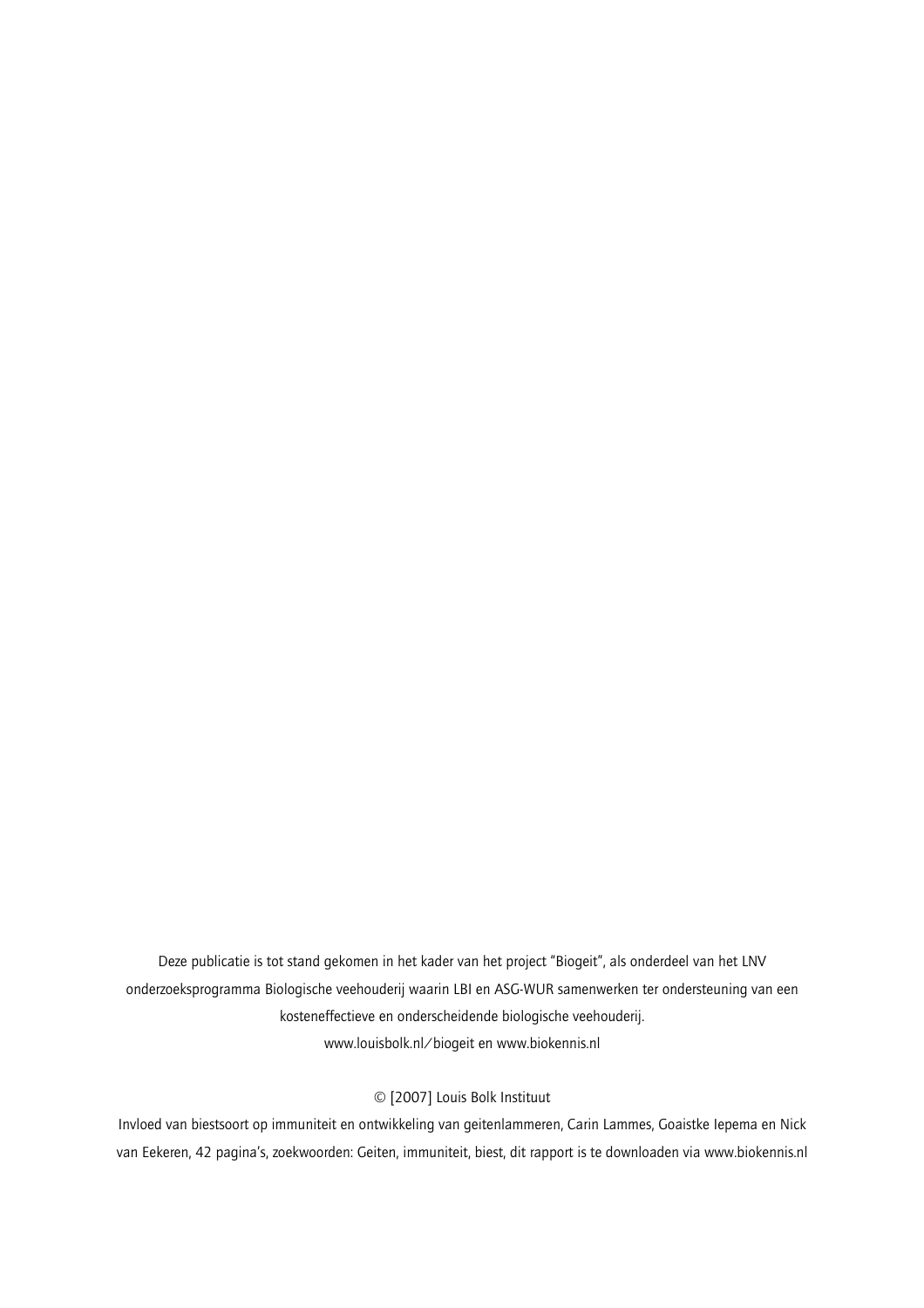Biogeit Biogeit is een dynamisch kennisontwikkelingsproject. Het is een initiatief van De Groene Geit en de Productwerkgroep Zuivel van Bioconnect/Biologica. Het project wordt gecoördineerd door het Louis Bolk Instituut (n.vaneekeren@louisbolk.nl).

Jaarlijks worden de thema's van onderzoek vastgelegd met de sectorvertegenwoordigers in de Productwerkgroep Zuivel van Biologica: Gerrit Verhoeven (gerritverhoeven@planet.nl) en Jan van Tilburg (van.tilburg.geiten@elda.nl). Het onderzoek van 2007 richt zich op kostprijsbeheersing (onderzoek naar 100% biologisch voeren en gezondheid) en onderscheidenheid (productkwaliteit en welzijn). Via de sectorvertegenwoordigers kunnen nieuwe ideeën voor onderzoek worden aangedragen. Het project heeft geen vaste deelnemers, iedere biologische geitenhouder kan participeren in het onderzoek. Naast rapporten en artikelen worden op een jaarlijkse themadag in november de onderzoeksresultaten gepresenteerd.

Reeds verschenen rapporten en artikelen De volgende rapporten en artikelen zijn verschenen binnen het project Biogeit. Ze zijn te downloaden via www.louisbolk.nl/biogeit en www.biokennis.nl.

- Homeopathie bij geiten Ervaringen van biologische geitenhouders. Joachim Deru, Liesbeth Ellinger en Nick van Eekeren. Biogeit rapport 1, november 2005, 25 pp.
- Vitaminen in rantsoenen voor biologisch melkvee. Gidi Smolders, Nick van Eekeren en F. Neijenhuis. Praktijk rapport Rundvee 80, Biogeit rapport 2 november 2005, 39 pp.
- Hoe 100% biologisch voeren? Rantsoenen op een rij van zes melkgeitenbedrijven met 100% biologisch voer. Wim Govaerts, Goaitske lepema en Nick van Eekeren. Biogeit rapport 3, augustus 2006, 24 pp.
- Kostprijsberekening biologische geitenhouders. Wim Govaerts, Goaitske lepema en Nick van Eekeren. Biogeit rapport 4, maart 2006, 13 pp.
- Lammeren bij de geit Een inventarisatie van de mogelijkheden. Goaitske Iepema, Lisa Buurke en Joyce Cornelissen Biogeit rapport 5, augustus 2006, 36 pp.
- Wortel- en knolgewassen als alternatief voor bietenpulp. Linda Baarslag, Martin Hanenberg, Ilse van Kerkhof, Suzan Vleeming, Dirkjan Wermink en Michel Zevenbergen Biogeit rapport 6, april 2007, 45 pp.
- Extra vitamines voor biologische geiten soms nodig. Nick van Eekeren en Gidi Smolders. V-focus december 2005, pag. 20-21.
- Onderzoek naar voeding en gezondheid in de biologische geitenhouderij. Een verslag van de themadaq Bioqeit. Nick van Eekeren. Ekoland 12-2005, pag. 20-21.
- Geit gezonder dan koe? Anneke de Vries. Vlugschrift 160, juli 2006, 2pp.
- Kostprijs en onderscheidendheid centraal op themdag BIOGEIT Blijf letten op de signalen die de geit zelf geeft. Goaitske Iepema en Nick van Eekeren. Ekoland 1-2007, pag. 20-21.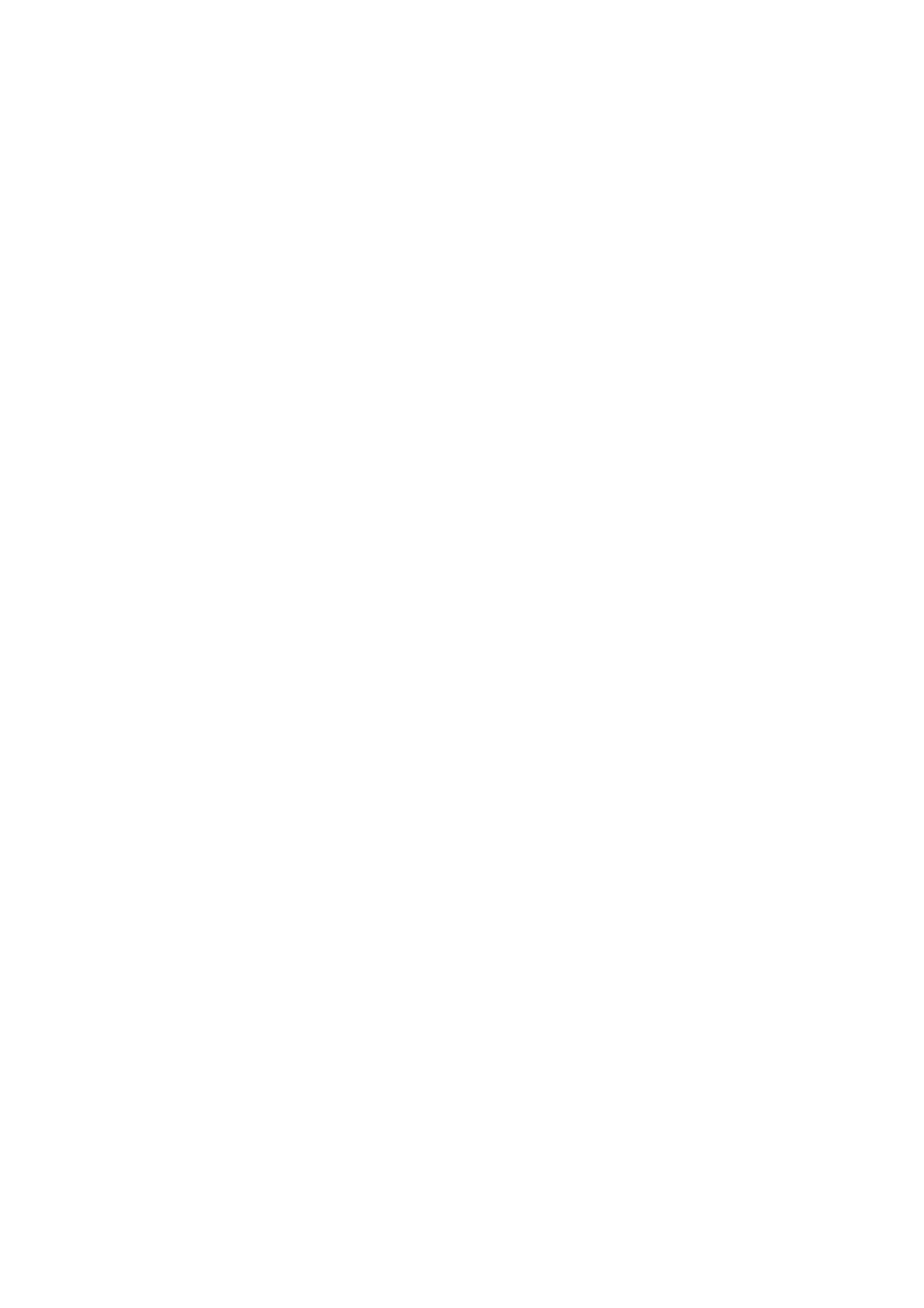# Woord vooraf

Dit rapport is het resultaat van een afstudeeronderzoek voor de opleiding diermanagement van het Van Hall / Larenstein. Naar aanleiding van een vraag van De Groene Geit over de geschiktheid van koebiest in plaats van geiten- of kunstbiest is in kaart gebracht hoe de eerste levensdagen van een geitenlam er op 13 biologische geitenbedrijven uitzien. In een experimenteel onderzoek zijn op één bedrijf drie groepen van lammeren vergeleken die ieder een andere biestsoort kregen toegediend. De resultaten van beide studies zijn beknopt in dit rapport weergegeven.

Onze dank gaat uit naar een aantal personen. Ten eerste Gerrit en Carla Verhoeven voor het vrijmaken van tijd en het beschikbaar stellen van hun bedrijf voor het onderzoek. Daarnaast alle geitenhouders voor hun tijd en medewerking aan het onderzoek. Verder gaat onze dank naar Maarten Pietersen, Karin Orsel, Victor Rutten en Esther Kornalijnslijper allen van de Faculteit Diergeneeskunde in Utrecht en Nico Vreeburg (Dierenarts te Oss) voor hun deskundigheid, advies en begeleiding. Ook willen wij Patricia Bruinsma van Jadis Additiva bedanken voor het beschikbaar stellen van het Immunmilch en Emiel van Haren voor het wijzen op Immunmilch.

Carin Lammes, Goaitske Iepema, Nick van Eekeren augustus 2007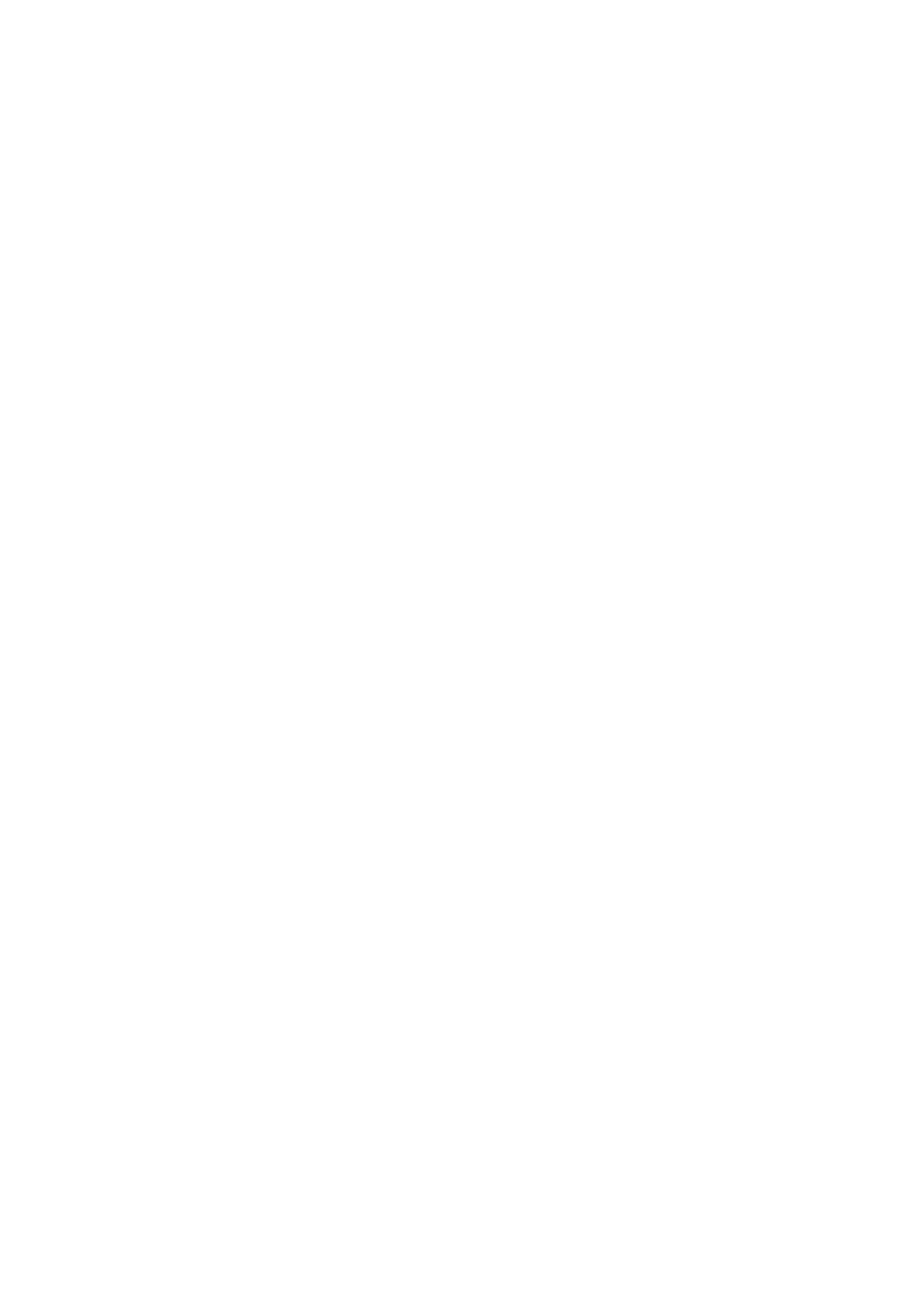# Inhoud

Woord vooraf 5

Inhoud 7

Samenvatting 9

- Inleiding 13  $\mathbf{1}$
- $\overline{2}$ Biestopname en opbouw van immuniteit bij lammeren 15
	- $2.1$ Van passieve naar actieve immuniteit 15
	- $2.2$ Immunoglobuline in bloed 15
	- $23$ Immonoglobuline in biest 16
	- $2.4$ Opname van immunoglobuline via de biest 17
	- $2.5$ Biest in de biologische sector 17
- Materiaal en methoden 19  $\overline{3}$ 
	- $3.1$ Veldonderzoek op verschillende geitenbedrijven 19
		- 3.1.1 Bedrijven 19
		- 3.1.2 Dieren 20
		- 3.1.3 Biestsoorten en biestverstrekking 20
		- 3.1.4 Monsterverzameling 21
	- $3.2$ Experimenteel onderzoek op één bedrijf 21
		- 3.2.1 Het bedrijf 21
		- 3.2.2 Dieren 21
		- 3.2.3 Biestsoorten en biestverstrekking 22
		- 3.2.4 Monsterverzameling 22
- Resultaten 23  $\overline{4}$ 
	- $4.1$ Veldonderzoek bij verschillende geitenbedrijven 23
		- 4.1.1 Resultaten uit de biest- en bloedmetingen 23
	- $4.2$ Experimenteel onderzoek op één bedrijf 26
		- 4.2.1 Resultaten uit de biest- en bloedmetingen 26
		- 4.2.2 Gewicht 28
		- 4.2.3 Gezondheid 29
- Discussie 31 5
	- $5.1$ Biestsoort en IgG in de biest 31
	- $5.2$ Biestsoort en GGC in het bloed van lammeren na 48 uur 32
	- $5.3$ Biestsoort en GGC in het bloed van lammeren in eerste 3 maanden 34
	- Biestsoort en gezondheid van lammeren in eerste 3 maanden 35  $5.4$
	- $5.5$ Biestsoort en groei van lammeren in eerste 3 maanden 36
- 6 Conclusies 37
	- $6.1$ laG in de biest 37
	- $6.2$ GGC in het bloed na 48 uur 37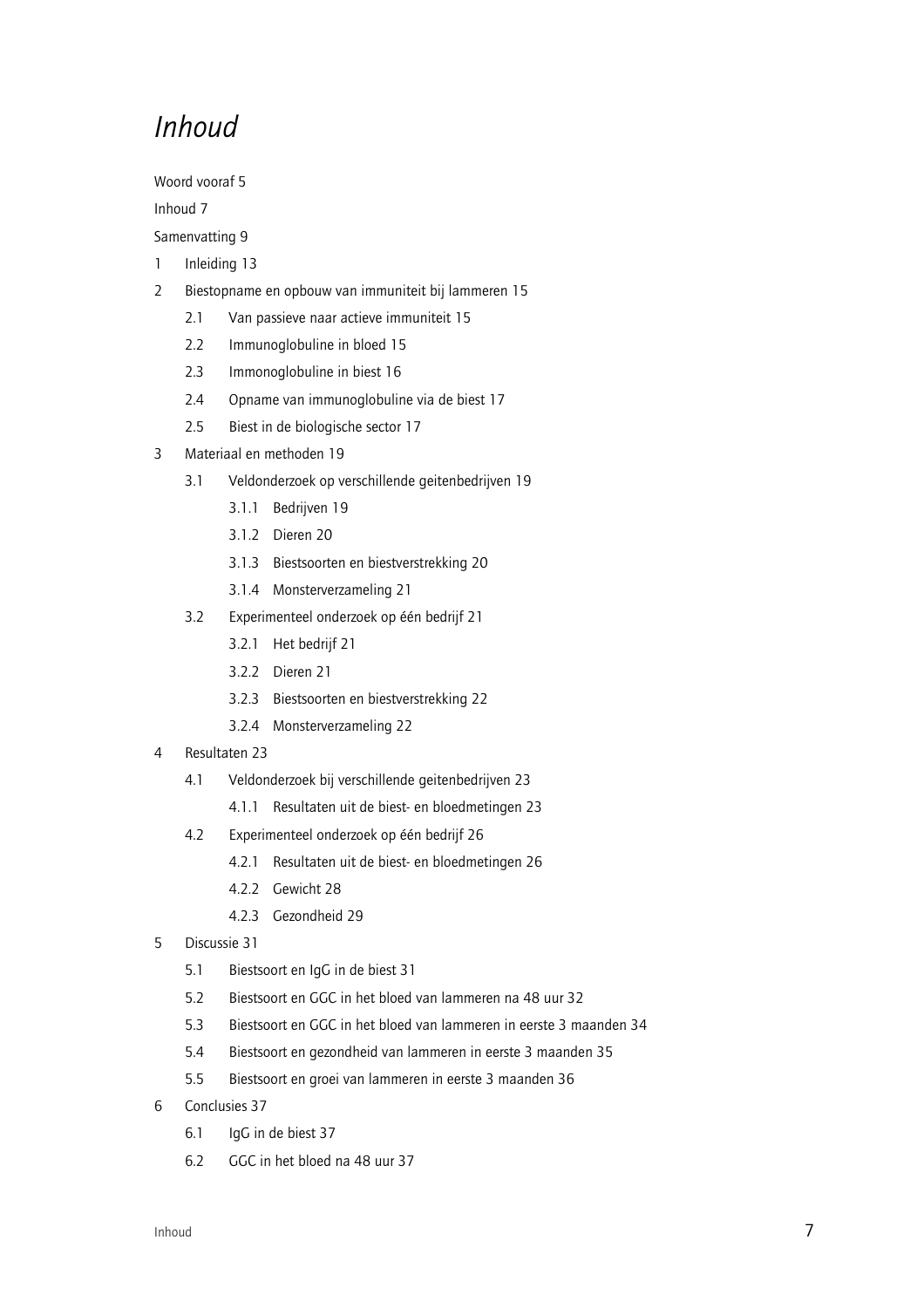- $6.3\,$ Ontwikkeling lammeren tot 3 maanden 37
- Aanbevelingen praktijk 39  $\overline{7}$ 
	- $7.1$ Biestkeuze 39
	- Biestverstrekking 39  $7.2$ 
		- 7.2.1 Biestkwaliteit 39
		- 7.2.2 Biestopname 40

Literatuur 41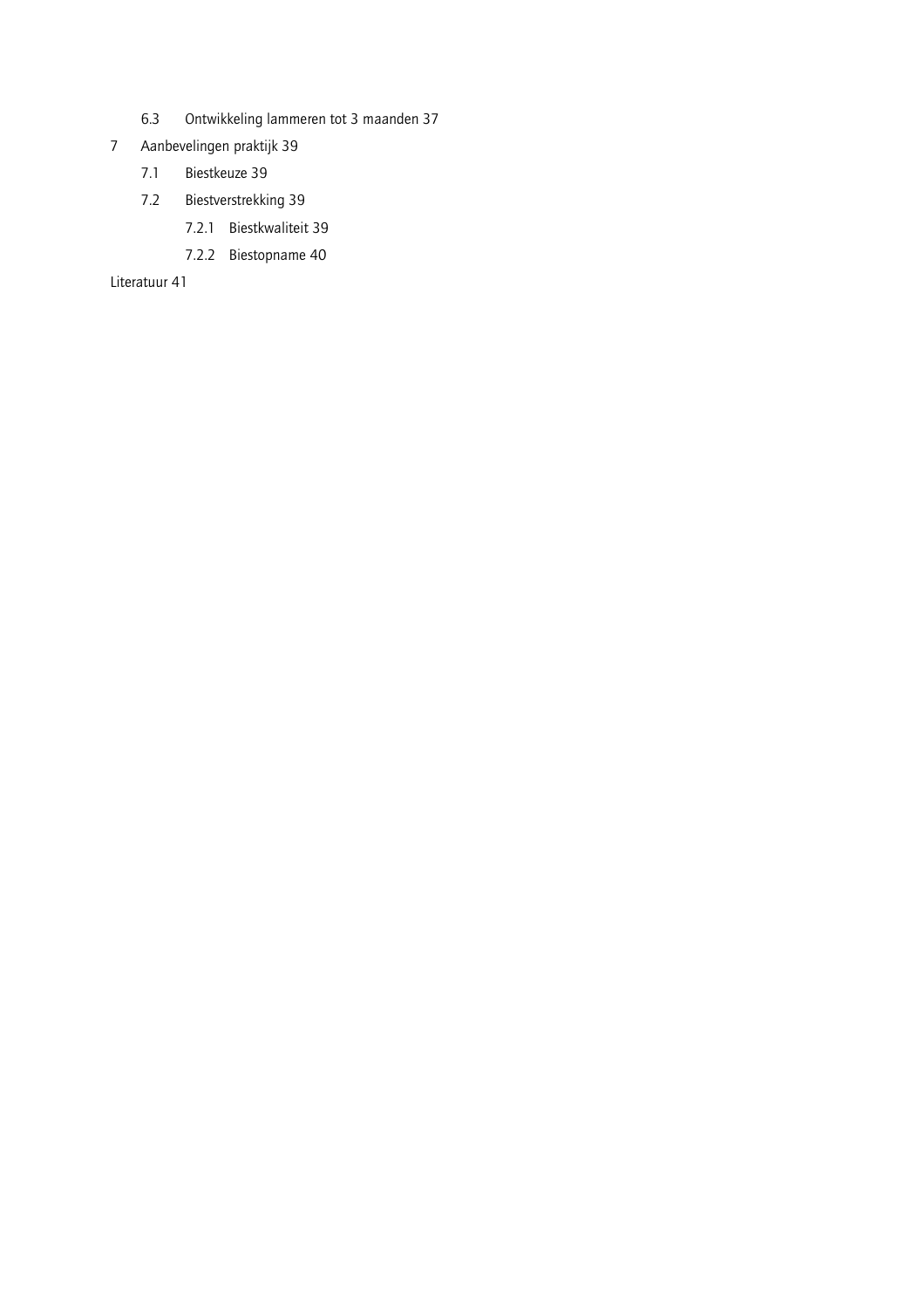# Samenvatting

Geitenlammeren zijn voor hun weerstand afhankelijk van antistoffen uit de biest. Voor een optimale afweer is biest van de eigen moeder het beste. Echter met de biest kunnen ook ziektes als Caprine Artritis Encefalitis (CAE). Caseous Lymphadenitis (CL) en paratuberculose van moeder op lam worden overgedragen. Koe- of kunstbiest zou daarom een alternatief voor geitenbiest kunnen zijn.

# Veldonderzoek op 13 bedrijven

In een veldonderzoek op 13 geitenbedrijven is de gammaglobulineconcentratie (GGC) in het bloed van pasgeboren lammeren gemeten. De GGC is parameter voor de passieve weerstand van het lam. Daarnaast is de concentratie van Immunoglobuline type G (IgG) gemeten in de biest die deze lammeren hebben gedronken. Biest heeft een hoge concentratie aan eiwitten, 75% hiervan bestaat uit immunoglobulines (voornamelijk type G) en albumine. IgG speelt een grote rol bij de immuniteit.

De GGC in het bloed van lammeren die geitenbiest hadden gedronken was twee tot drie keer hoger dan die in het bloed van lammeren die koe- of kunstbiest hadden gedronken. Koebiest gaf een iets hogere waarde dan kunstbiest, maar de verschillen tussen deze biestsoorten waren klein. Het IqG-gehalte in de geiten- en koebiest varieerde sterk op de verschillende bedrijven. Gemiddeld was de IgG van geitenbiest 37 g/L, van koebiest 32 g/L en van kunstbiest 19 g/L. Op één bedrijf is de geitenbiest verhit om overdracht van CAE en CL te voorkomen. Hierdoor werden echter waarschijnlijk ook een deel van de eiwitten kapot gemaakt; de GGC in het bloed van de lammeren die deze biest hadden gedronken was erg laag, lager dan die van lammeren die kunstbiest hadden gedronken.

# Vergelijkend onderzoek op één bedrijf

In een tweede experiment zijn 30 lammeren op één bedrijf in drie groepen verdeeld. Aan elke groep is een andere biestsoort verstrekt. De GGC in het bloed en het gewicht van de lammeren is op verschillende tijdstippen bepaald. Tot een leeftijd van vier weken was de gemeten GGC in het bloed van de lammeren die geitenbiest hadden gedronken significant hoger dan van de lammeren die koe- of kunstbiest hadden gedronken. Hoewel niet significant, was de GGC in het bloed van de kunstbiestgroep na twee en na drie maanden het hoogst. Bij een wat ouder lam geeft de GGC een beeld van de gevormde antistoffen tegen potentiële ziektes. In dat opzicht kan een hoge GGC in het bloed negatief zijn. Het aantal ziekte- en sterftegevallen was in de kunstbiestgroep hoger dan in de andere twee groepen.

Op een leeftijd van twee maanden waren de lammeren die geiten- en koebiest hebben gehad, zwaarder dan lammeren in de kunstbiestgroep. Dit verschil kon na drie maanden niet meer worden aangetoond. De variatie in gewichtstoename was echter groot. Effect van biestsoort op groei zou met grotere groep lammeren, eventueel zonder GGC-metingen, herhaald moeten worden.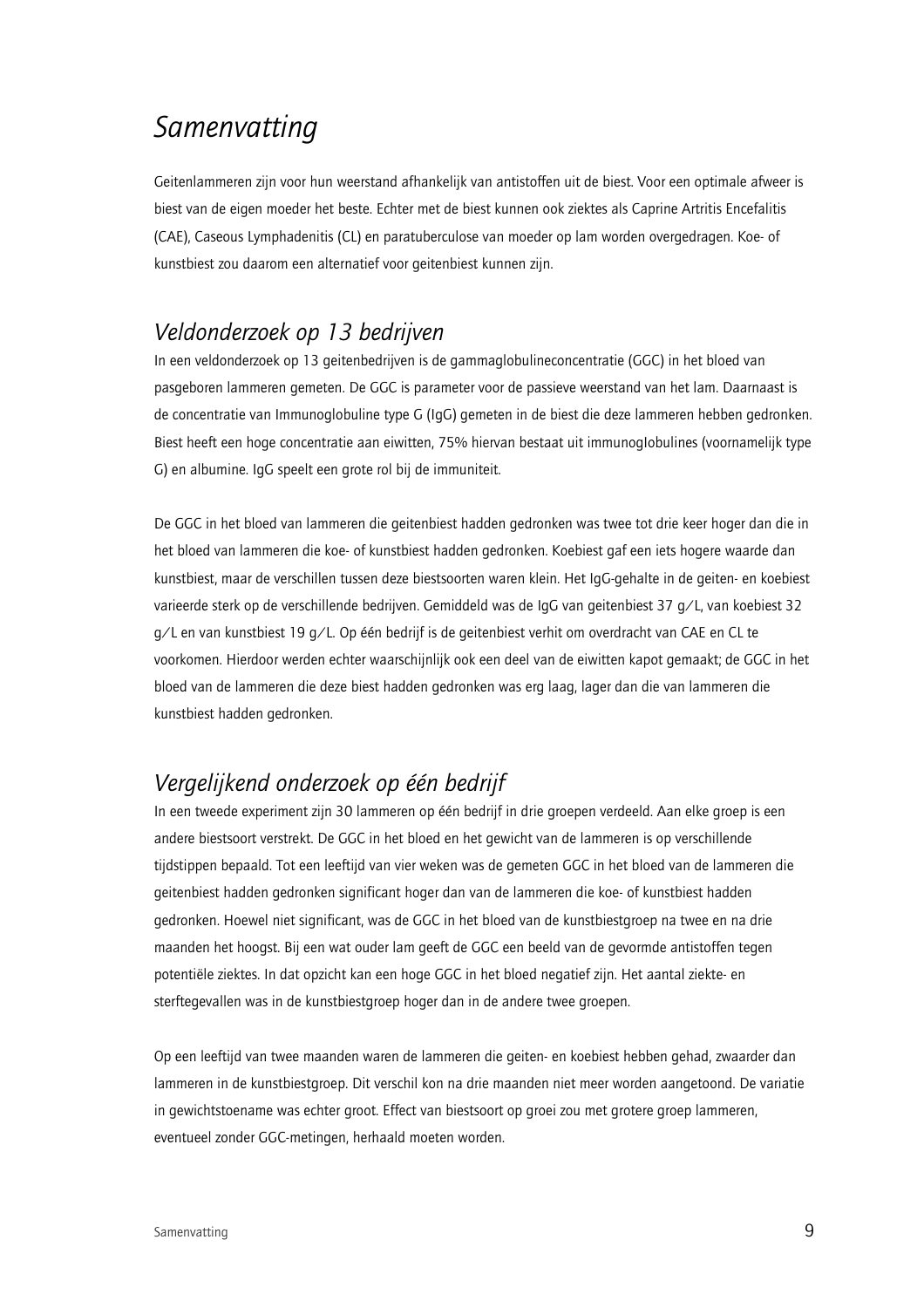# Aanbevelingen voor de praktijk

### **Biestkeuze**

- Gebruik altijd geitenbiest van eigen geiten als het bedrijf vrij is van CAE, CL of para-tbc.
- Let extra op het voorkómen van stress wanneer toch koe- of kunstbiest gebruikt moet worden.
- Wat betreft weerstandsopbouw zijn de verschillen tussen het gebruik van kunstbiest en koebiest minimaal.
- Wat betreft ziektegevallen en gewichtsontwikkeling lijkt koebiest de beste van de twee.
- Op bedrijven met veel ziekte- en sterftegevallen bij lammeren in de beginperiode van de opfok (tot 4-6 weken) kan een verbetering van de passieve immuniteit door het gebruik van geitenbiest een overweging zijn. Het gebruik van geitenbiest afkomstig van een CAE, CL en para vrij bedrijf zou dan een goede optie zijn.

### **Biestkwaliteit**

- Zet de geiten op tijd droog. Voor een goede biestkwaliteit is een minimale droogstand van 6 weken noodzakelijk. Houd hierbij rekening met vroeggeboorte, waardoor de droogstand sterk wordt ingekort.
- Gebruik bij voorkeur biest afkomstig van jaarlingen gezien deze een hogere concentratie antistoffen bevat dan de biest van oudere geiten.
- Geef de biest van de eerste melkmaal, bij de tweede melkmaal is de concentratie IgG al met 48%  $\bullet$ afgenomen. Dit geldt voor zowel geiten als koeienbiest.
- Gebruik bijvoorkeur biest van koeien of rassen die minder melk produceren. Deze verdunnen de biest  $\bullet$ minder en bevatten daardoor de hoogste concentratie antistoffen.
- Controleer de kwaliteit van de biest die van een ander bedrijf is afgenomen met een biestmeter.
- Gebruik alleen koeienbiest die gegarandeerd vrij is van Para-tbc.
- Voor biologische geitenbedrijven is het verplicht dat de gebruikte koeienbiest afkomstig is van een biologisch bedrijf.
- Gebruik bij voorkeur verse biest. Voor langdurige bewaring van geiten- en koebiest kan de biest het beste ingevroren worden in kleine porties die voor gebruik ontdooid worden.
- Ontdooide of verse biest in de koeling bewaren. Net voor gebruik de biest opwarmen in een warm water **bad van 40-45 °C.** Niet warmer want dan worden antistoffen vernietigd. Ook opwarmen in de magnetron wordt afgeraden.
- Tussen de in de praktijk gebruikte kunstbiest soorten lijken niet veel verschillen in kwaliteit te zitten. Mogelijk heeft een hogere dosering een positief effect op de passieve immuniteit.

### Biestverstrekking

- Maak gebruik van de 4 V's: Vers, Vlug, Vaak en Veel.
- Geef de biest zo vers mogelijk.
- Geef de eerste gift binnen 90 minuten en de tweede gift binnen 6 uur na de geboorte.
- Geef per gift minimaal150 ml.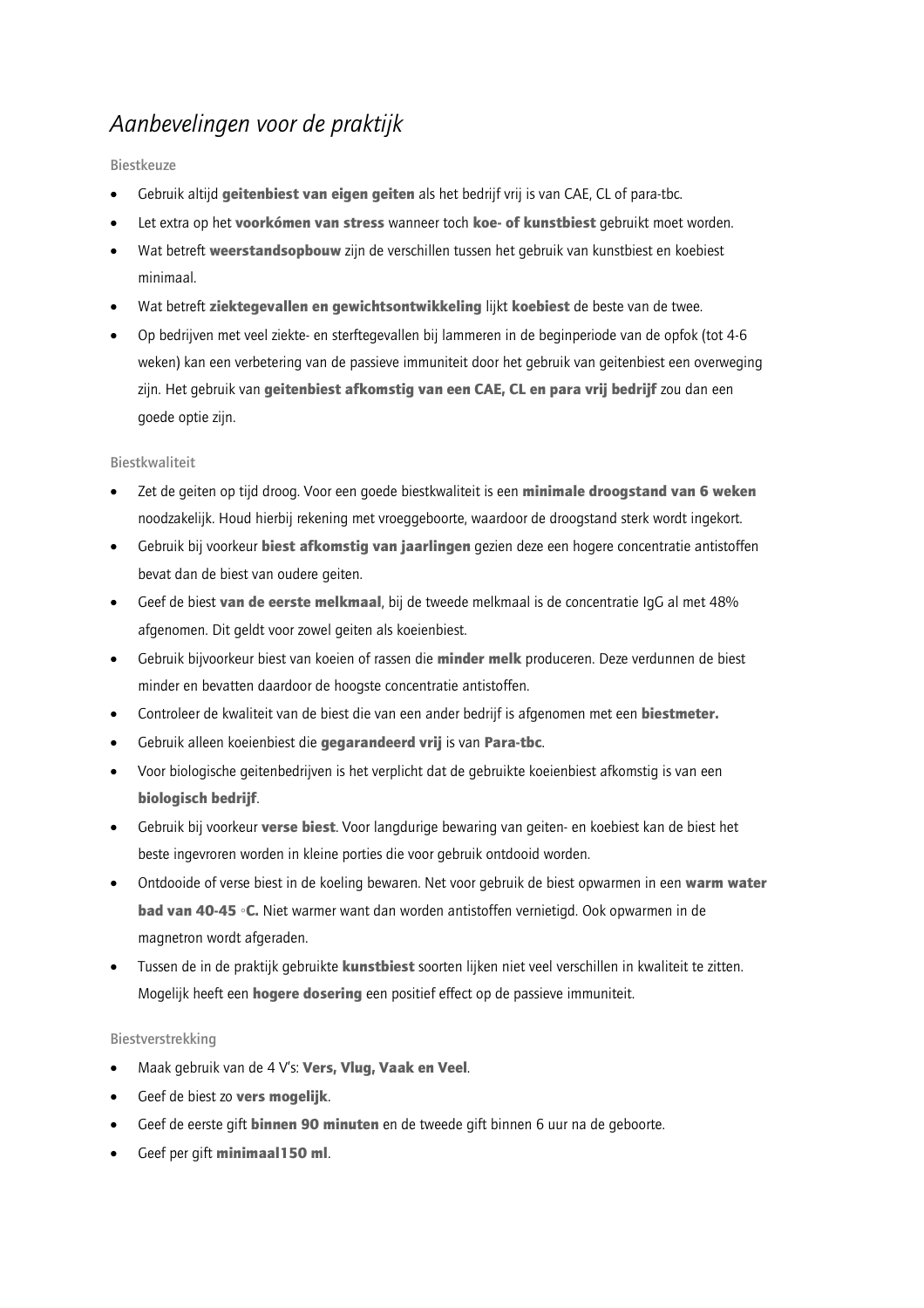- Controleer als lammeren bij de geit lopen, dat ze voldoende biest opnemen en niet bij een andere geit  $\bullet$ drinken.
- Bij onvoldoende biest opname is het aan te bevelen om moeder met lammeren apart te huisvesten.  $\bullet$
- Om zeker te zijn van een goede opname, kan ook de geit gemolken worden en de biest met de fles worden verstrekt.
- Let goed op dat de lammeren geen biest bij de moeder drinken wanneer koe- of kunstbiest wordt  $\bullet$ gegeven om verticaal overdraagbare ziekte te voorkomen. In de praktijk lijkt hiervoor een nog betere controle nodig.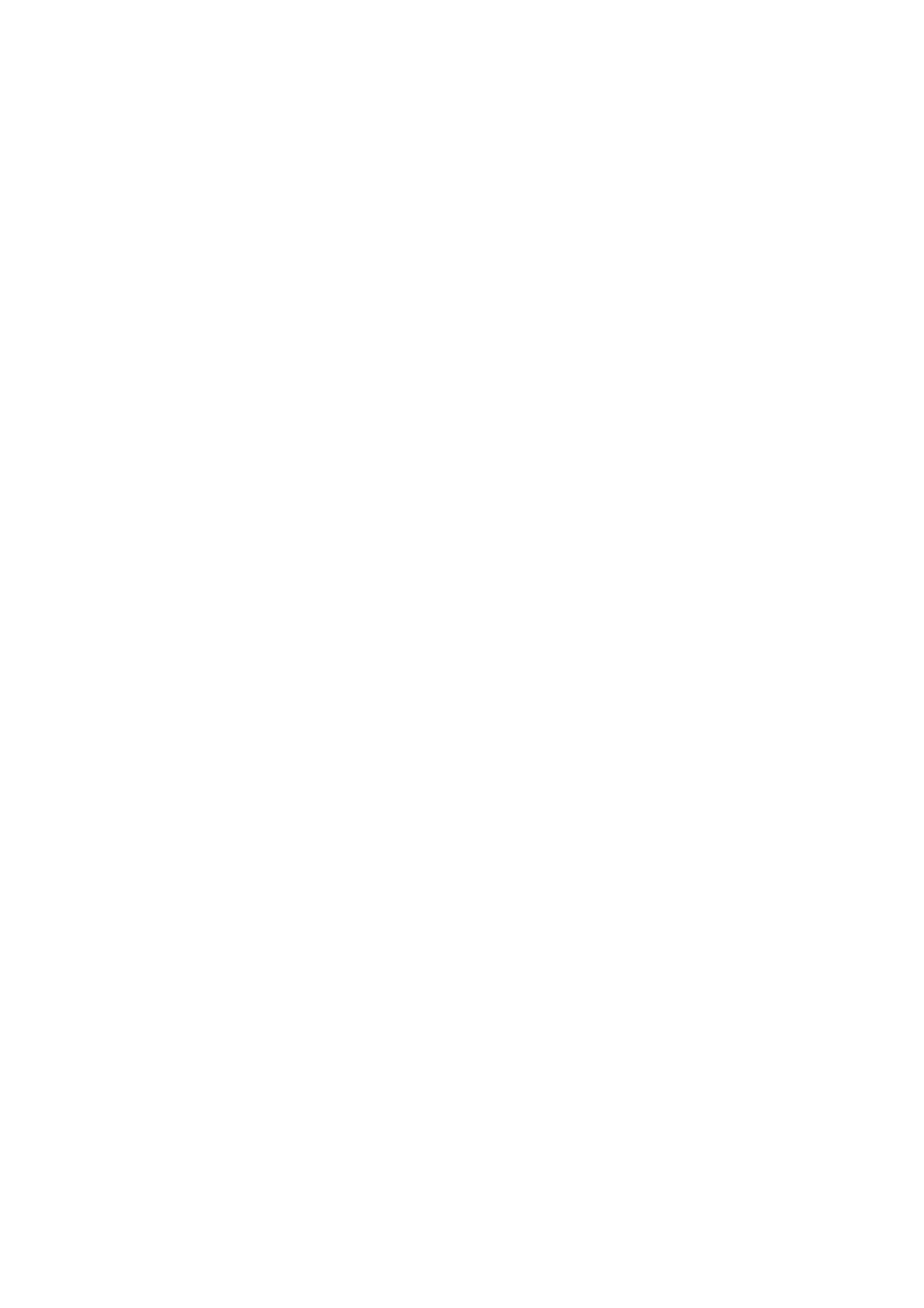### Inleiding  $\mathcal{I}$

Bij de geboorte krijgen herkauwers geen antistoffen mee vanuit het moederdier. Hierdoor zijn jonge herkauwers zoals geitenlammeren afhankelijk van antistoffen uit de biest. Elk bedrijf heeft zijn eigen variatie aan ziekteverwekkers. Biest van geiten van het eigen bedrijf bevat bedrijfsspecifieke antistoffen die zorgen voor afweer tegen ziekteverwekkers maar ook tegen algemeen op het bedrijf voorkomende bacteriën en protozoën.

Naast een bron van nuttige stoffen kan biest kan ook zorgen voor de overdracht van ziektes, zoals Caprine Artritis Encefalitis (CAE), Caseous Lymphadenitis (CL) en paratuberculose van moeder op lam. Preventie tegen deze ziekten is noodzakelijk om het welzijn van de geiten te handhaven en economische schade te voorkomen. Voor de preventie van verticale ziekte overdracht (moeder op jong) kan daarom het verstrekken van de biest van eigen geiten minder aantrekkelijk zijn. Koe- of kunstbiest zou dan een alternatief voor geitenbiest kunnen zijn. Echter Zadoks e.a. (2000) geeft aan dat kunstbiest onvoldoende antistoffen overdraagt. Het gebruik van koebiest resulteerde in een onderzoek van Orsel e.a. (2000) in een hoger antistoffengehalte in het bloed dan kunstbiest maar lager dan geitenbiest.

Wanneer jonge lammeren onvoldoende antistoffen uit (kunst)biest binnen krijgen, wordt de passieve weerstand onvoldoende opgebouwd. Dit kan leiden tot een hoger aantal ziektegevallen en/of achterstand in groei en sterfte (O'Brien en Sherman, 1993). Ervaringen van geitenhouders geven aan dat lammeren die bij de geit drinken een betere ontwikkeling hebben en uiteindelijk beter produceren dan lammeren die met kunstbiest worden groot gebracht (Iepema e.a., 2006).

De relatie tussen het gebruik van een biestsoort en de ontwikkeling van lammeren is vooralsnog onduidelijk. Uit eerder onderzoek blijkt dat kunstbiest nauwelijks tot niet bijdraagt aan het antistoffengehalte in het bloed van lammeren (Orsel e.a., 2000). Onbekend is echter welk effect dit lage gehalte heeft op de ontwikkeling van het lam.

Doel van dit onderzoek is beter inzicht te krijgen in het effect van het gebruik van geiten-, koe- en kunstbiest op:

- het verloop van de gammaglobuline concentratie (een maat voor de opbouw van de passieve weerstand)  $\mathbf{1}$ in het bloed van het lam tot een leeftijd van drie maanden;
- $2<sub>1</sub>$ de groei tot drie maanden;
- de gezondheid van lammeren tot drie maanden.  $\mathbf{R}$

Dit rapport start met algemene informatie over biestopname en opbouw van immuniteit bij lammeren. In hoofdstuk 3 wordt de methode van het onderzoek beschreven. Hoofdstuk 4 geeft de resultaten van het onderzoek. In hoofdstuk 5 worden deze resultaten bediscussieerd. Het rapport eindigt met de conclusies (hoofdstuk 6) en de aanbevelingen voor de praktijk (hoofdstuk 7).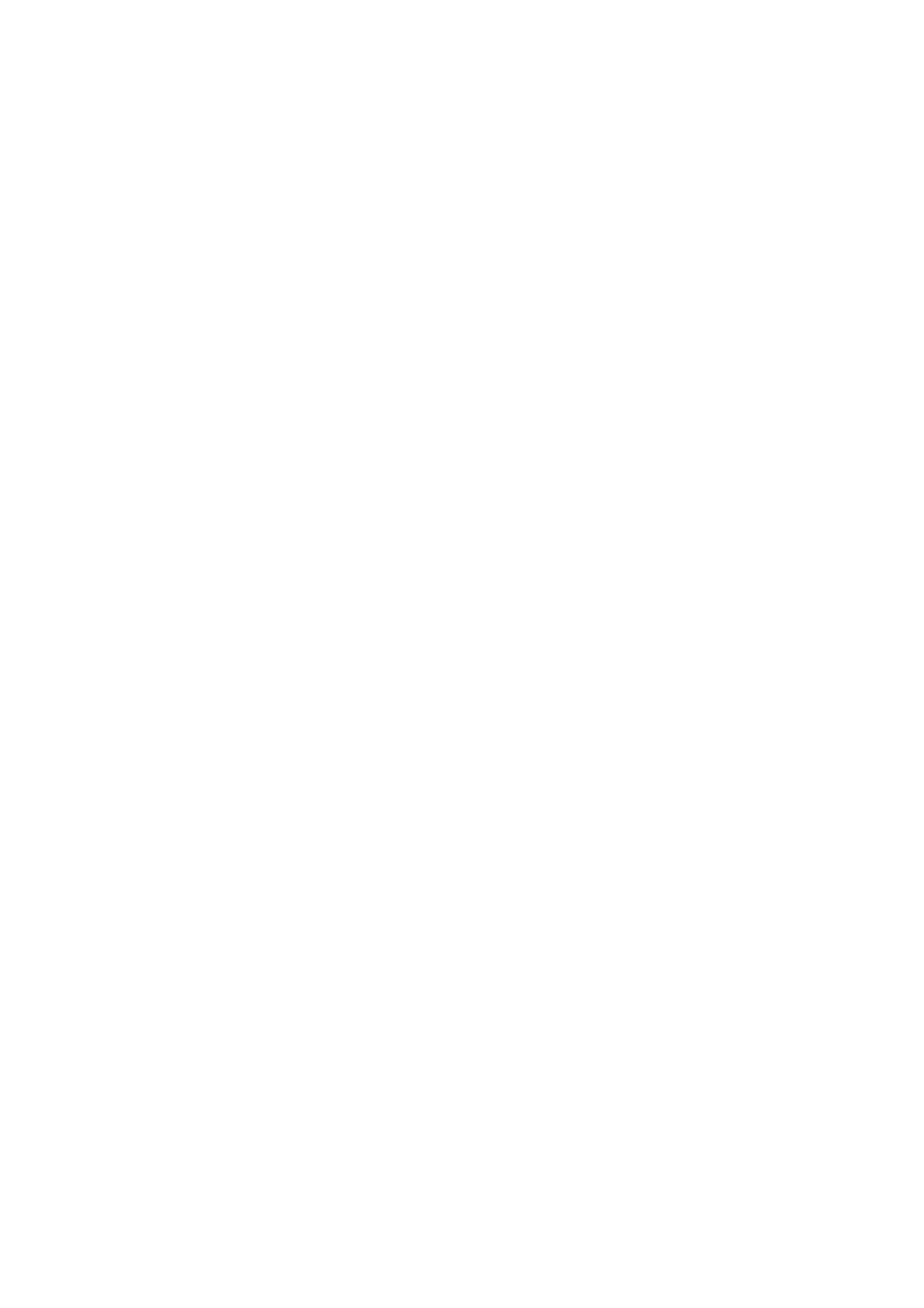#### Van passieve naar actieve immuniteit  $2.1$

De overdracht van antistoffen van moeder naar jong wordt bepaald door de structuur van de placenta. Bij honden en katten is de overdracht van antistoffen door de placenta mogelijk, 5-10% van de antistoffen draagt de moeder over aan het jong. Echter bij herkauwers, paarden en varkens, is geen passage van antistoffen mogelijk via de placenta. De jongen van deze diersoorten zijn geheel afhankelijk van de antistoffen uit de biest van het moederdier (Tizard, 2004). Geitenlammeren zijn tot 6 weken volledig en daarna gedeeltelijke afhankelijk van antistoffen, waaronder gammaglobulines, die opgenomen zijn via de biest (zie grafiek 2.1). Deze door de biest verkregen immuniteit wordt de passieve immuniteit genoemd. Natuurlijke afbraak van eiwitten leidt tot een daling van de passief verkregen afweerstoffen. Na ongeveer 6 weken begint het lam zijn eigen afweer (actieve immuniteit) op te bouwen (Rutten, 2007).



Grafiek 2.1 Globaal verloop van de gammaglobuline concentratie (GGC) in het bloed bij geitenlammeren (Rutten, 2007)

#### Immunoglobuline in bloed  $2.2$

Wanneer het immuunsysteem van een geit een binnengedrongen ziekteverwekker zoals een bacterie, protozo of schimmel signaleert, komen verschillende processen op gang. Eén van de processen is dat B-cellen (Lymfocyten) met speciale receptoren aan de ziekteverwekker binden. Bij een tweede besmetting met dezelfde ziekteverwerker zijn er al specifieke B-cellen in het bloed aanwezig. Hierdoor komt de afweer sneller op gang. Zo'n specifieke B-cel kan worden omgevormd tot plasmacel. Deze plasmacellen produceren de antistoffen, met dezelfde vorm als de receptoren op een B-cel. Een groot deel van deze antistoffen zijn de zogenaamde immunoalobulines (Ia).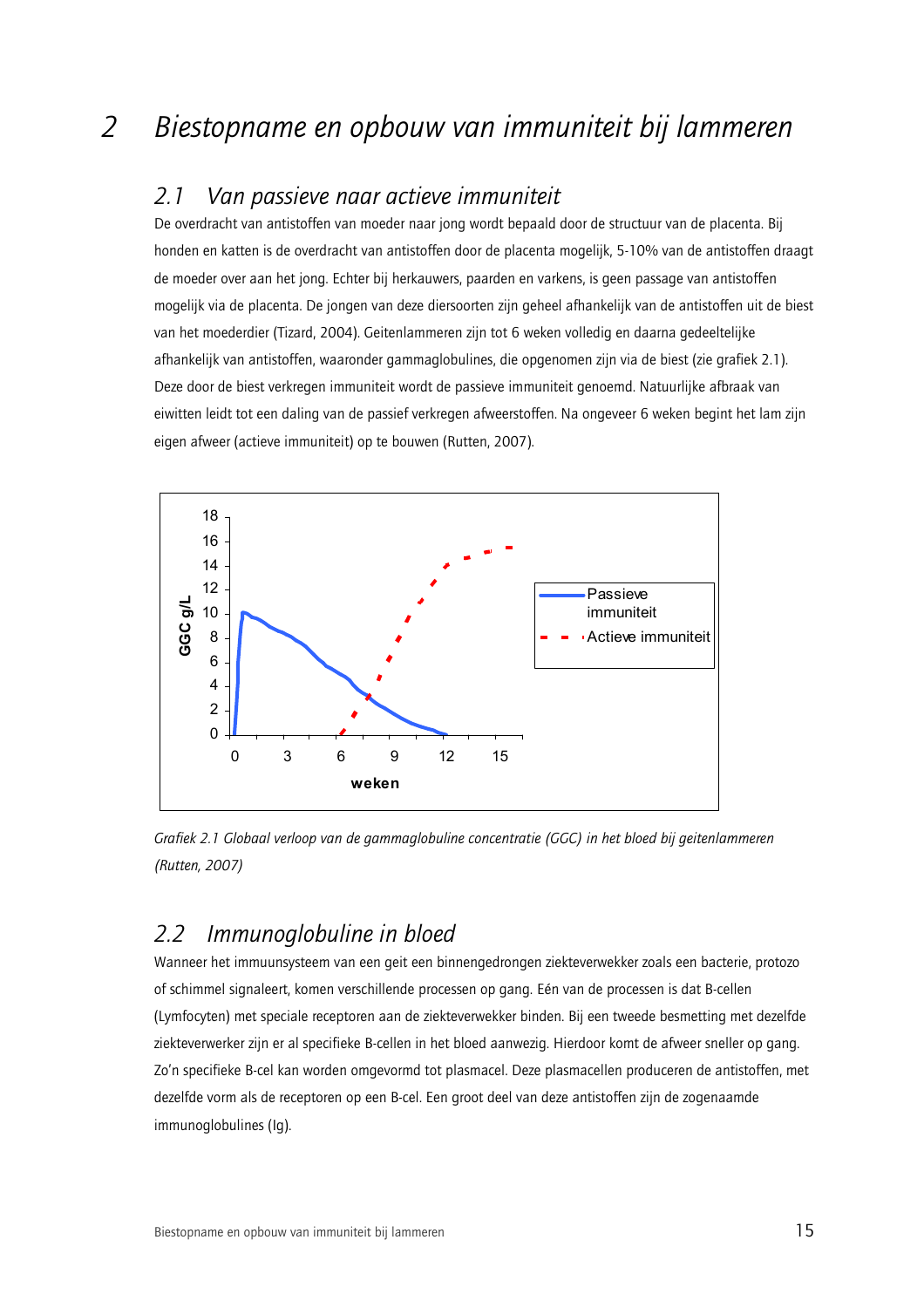In de verschillende lichaamsvloeistoffen zijn er vijf verschillende klassen immunoglobuline te onderscheiden, IqG, IqA, IqM, IqE en IqD. De hoogste concentratie immunoglobuline in het lichaam is IqG, deze is te vinden in het bloed (zie fig. 2.2). IgG speelt een grote rol bij de immuniteit en is noodzakelijk voor de afweer tegen infectieziekten aan de luchtwegen en het maagdarmstelsel (O'Brien en Sherman, 1993). IgM komt ook voor in het bloed en speelt onder meer een rol bij het onschadelijk maken van infecties door virussen. IqA wordt afgescheiden door plasmacellen die zich onder de huid bevinden en speelt een rol in de bescherming van darmen, luchtwegen, urinewegen, melkklieren en ogen tegen microbiële indringers (Tizard, 2004). IgE bevindt zich onder het epitheel van verschillende organen en is betrokken bij de afweer tegen parasitaire aandoeningen en speelt een rol bij allergieën. Als laatste IgD, dit immunoglobuline is niet bij alle zoogdieren te vinden en komt vrijwel niet los in het bloed voor, maar gebonden aan een B-cel.

JgA, JgC en JgM behoren tot de gammaglobulines. De gammaglobuline concentratie (GGC) in het bloed is een parameter voor de passieve weerstand in het lam (Orsel et al., 2000).



Figuur 2.2 Verhouding tussen de meest voorkomende immunoglobuline klassen in het bloed van herkauwers (Tizard, 2004)

#### Immonoglobuline in biest  $23$

Biest, ook wel colostrum genoemd, is de eerste melk die een geit na de geboorte van een lam produceert. Biest heeft een hoge concentratie aan eiwitten, 75% hiervan bestaat uit immunoglobulines en albumine. Van de verschillende immunoglobulines bevat biest, net als bloed, vooral IqG. De productie van de biest begint zo'n 3-6 weken voor de geboorte. De concentratie van de immunoglobuline (IqC, IqM en IqA) en andere nuttige componenten zoals andere eiwitten, mineralen en groeifactoren stijgt sterk in de laatste week voor geboorte (Lazzaro, 2002; Blum, 2006). Wanneer melkgeiten voor de geboorte van het lam niet droog hebben gestaan, is de kwaliteit van de biest minder.

Wanneer geiten gemolken worden, is bij de tweede melkmaal de concentratie IqG afgenomen met 48% (Foley and Otterby, 1978). Na 2-3 dagen is de 'biest' niet meer van normale melk te onderscheiden (Vendrig, 2000). Voor de overdracht van de maternale of passieve immuniteit voldoet alleen de biest van het eerste melkmaal.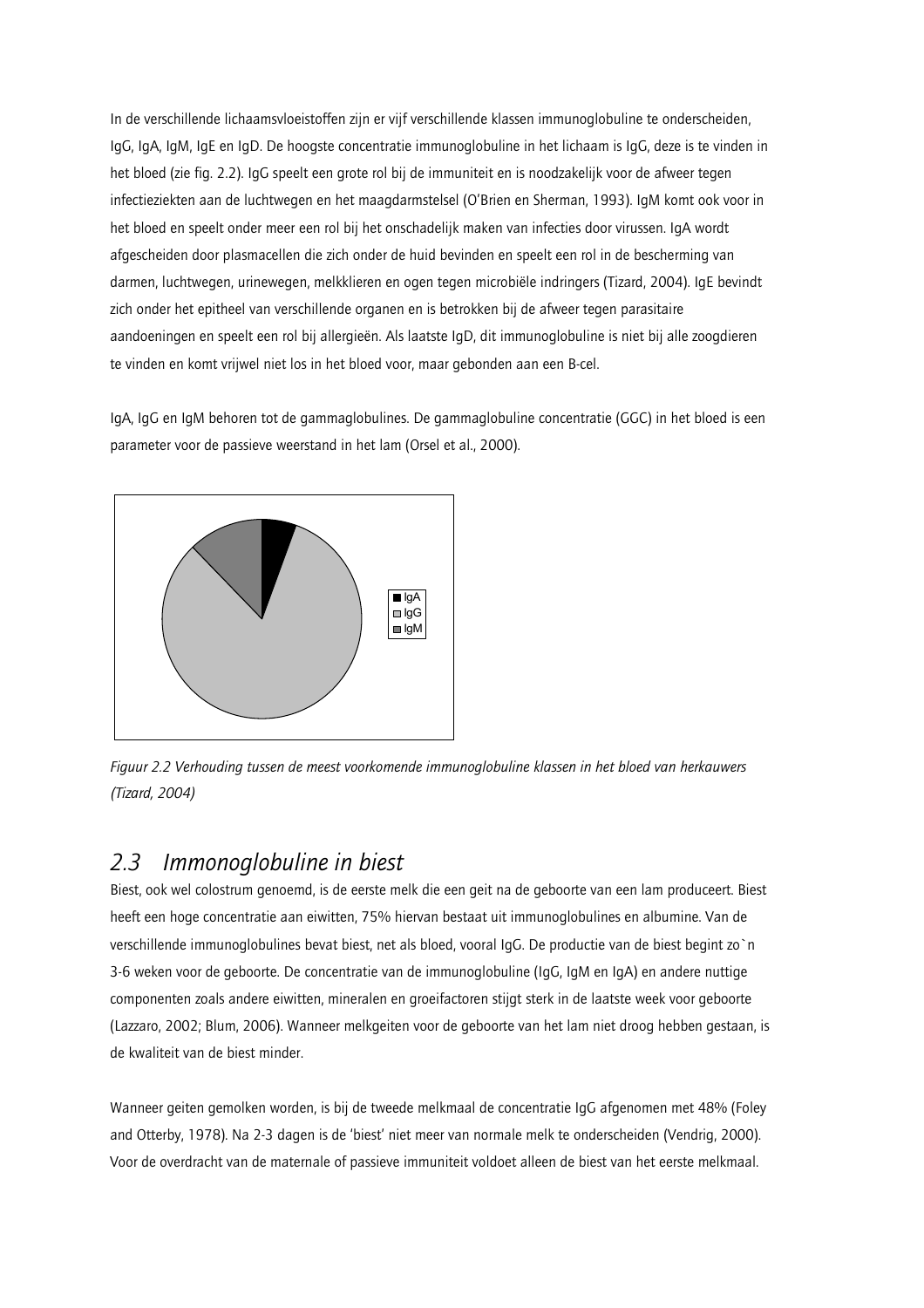#### 24 Opname van immunoalobuline via de biest

Bij de geboorte van een geitenlam is van de vier magen de lebmaag het meest ontwikkeld. Pas na twee maanden neemt de werking van de andere magen toe. Wanneer lammeren melk opnemen, komt deze via een slokdarmsleuf reflex direct in de lebmaag terecht (Vendrig, 2000). Deze reflex wordt beïnvloed door consistentie, temperatuur en methode van toediening van de melk.

Biest heeft een hoge concentratie aan eiwitten. Normaliter worden eiwitten afgebroken in de darmen, maar bij jonge dieren is deze afbraak erg laag. Om de eiwitafbraak verder te reduceren bevat biest bepaalde factoren die het eiwitafbrekende enzym (trypsine) buiten werking stellen. Hierdoor kunnen de immunoglobulines zonder te worden afgebroken hechten aan receptoren in de darmwand en worden opgenomen in het bloed. De opname van gammaglobuline is het hoogste na de geboorte en neemt vanaf 6 uur na de geboorte af (Tizard, 2004). Orsel (2000) geeft aan dat wanneer de eerste biest binnen 1 tot 1,5 uur na de geboorte wordt verstrekt, de opname van immunoglobulines nog voldoende hoog is. Tot 24 tot 36 uur worden 55% van de antistoffen in de biest opgenomen in het bloed van het lam. Na deze periode worden de antistoffen niet meer opgenomen, maar binden deze aan de darmcellen en vormen ze een barrière tegen ziekteverwekkers (Vendrig, 2000).

Er worden in de literatuur verschillende ondergrenzen aangeven voor het zorgen van voldoende weerstand via de biest naar lam. In een onderzoek bij geitenlammeren geven O'Brien en Sherman (1993) een waarde van 12 g/L IgG in het bloed als ondergrens, maar Argüello (2004) gebruikt 8 g/L IgG in het bloed als ondergrens. De GD zit hier tussen in en hanteert 10 g/L lgG als ondergrens voor de passieve immuniteit.

#### Biest in de biologische sector  $25$

Volgens de SKAL richtlijnen moet er in de biologische veehouderij gebruik worden gemaakt van biologische voedermiddelen. Omdat er geen biologische kunstbiest op de markt wordt aangeboden, is het gebruik van gangbare kunstbiest toegestaan. Echter SKAL geeft aan dat wanneer er op een biologisch bedrijf koe- of geitenbiest wordt verstrekt, dit afkomstig moet zijn van een biologisch bedrijf. Na de biestperiode moeten lammeren, biologische melk of biologische melkpoeder verstrekt krijgen (SKAL, 2007).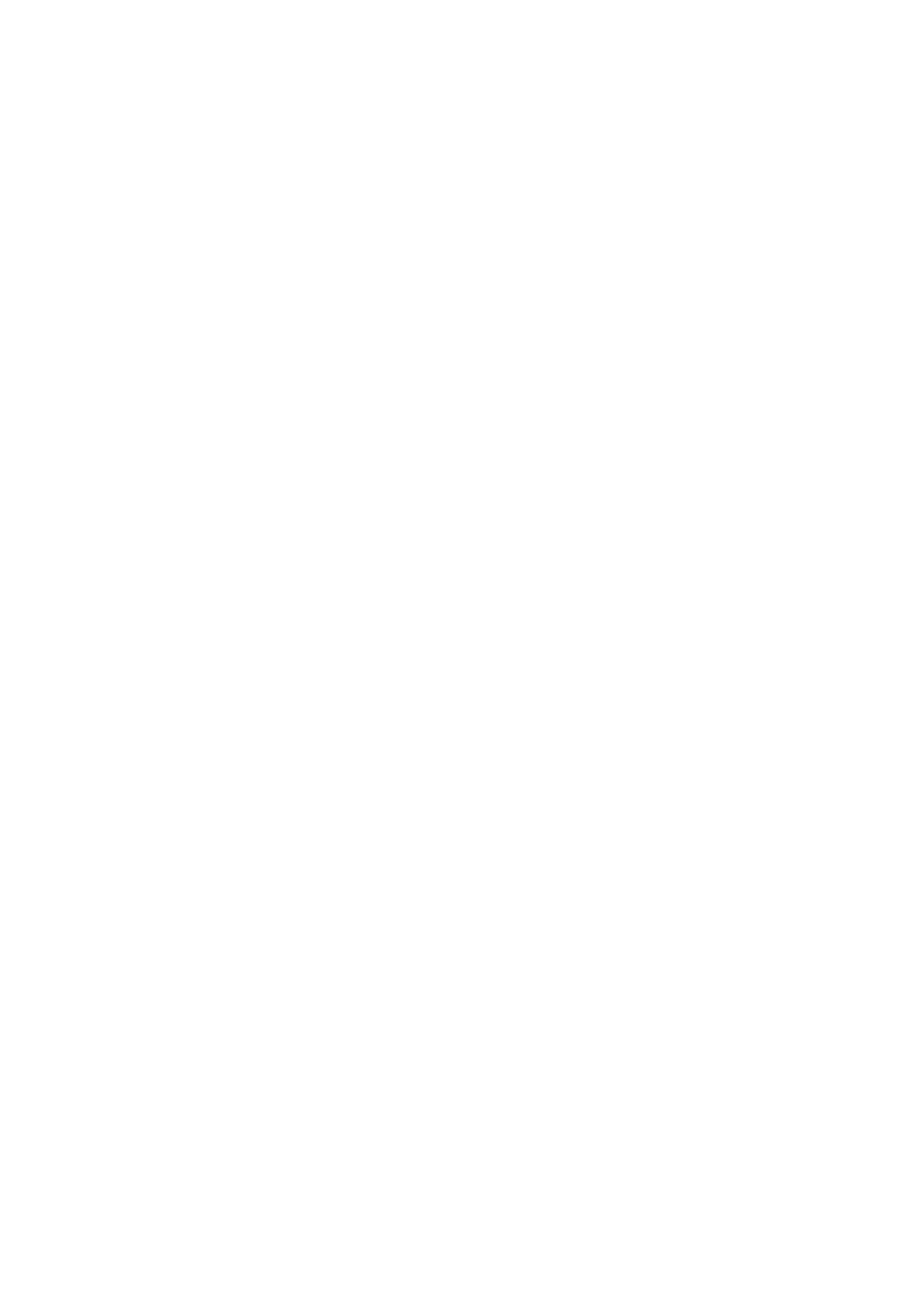### $\overline{3}$ Materiaal en methoden

Voor deze studie zijn twee experimenten uitgevoerd. Het eerste onderzoek is een veldonderzoek waarbij is gekeken naar de bestaande situatie op verschillende geitenbedrijven. Het tweede experiment is een experimenteel onderzoek op één bedriif waarbij drie soorten biest (geiten-, koe- en kunstbiest) zijn vergeleken.

#### Veldonderzoek op verschillende geitenbedrijven  $\overline{3}$   $\overline{1}$

In dit onderzoek is gekeken naar het effect van kunst-, koe- en geitenbiest op de gammaglobuline concentratie (GGC) in het bloed van pasgeboren geitenlammeren. Per bedrijf is bij 5 lammeren van 2-7 dagen oud, bloed afgenomen en geanalyseerd op GGC. De biest die de lammeren gedronken hebben, is geanalyseerd op IgG concentratie.

# 3.1.1 Bedrijven

Alle 72 biologische melkgeitenbedrijven in Nederland zijn benaderd middels een brief om aan dit onderzoek mee te werken. 12 bedrijven hebben uiteindelijk aan het onderzoek deelgenomen. Doordat het aantal deelnemende bedrijven dat koebiest verstrekte te laag was om een goede vergelijking te maken tussen de drie biestsoorten, is er een gangbaar bedrijf meegenomen in het onderzoek. Tabel 3.1 geeft een overzicht van de bedrijven met hun grootte, de gebruikte biestsoort, het sterftecijfer, de droogstand voor aflammeren en het aantal dagen dat lammeren bij de geiten blijven lopen.

Op bedrijf 8 werden de lammeren in groepen opgedeeld en werd per groep een andere biestsoort gegeven. Op bedrijf 5 kregen de boklammeren kunst- en de geitlammeren geitenbiest. Deze lammeren zijn op soort biest ingedeeld en als afzonderlijke groep behandeld.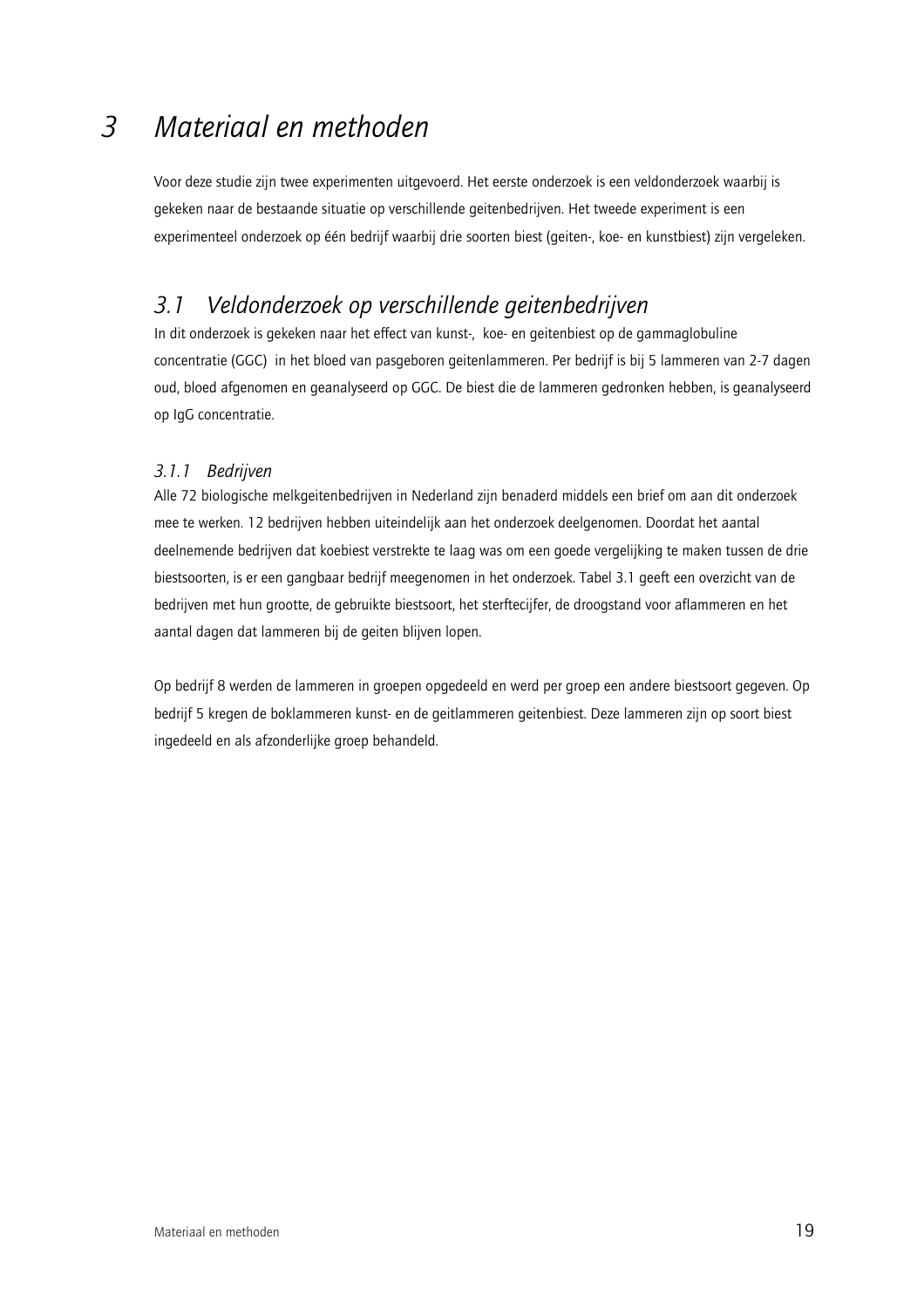| <b>Bedrijf</b>          | Aantal<br>melkgeiten | Biestsoort              | Sterfte<br>cijfer <sup>3</sup> (%) | Droogstand<br>(weken) | Lammeren bij de<br>geit (dagen) |
|-------------------------|----------------------|-------------------------|------------------------------------|-----------------------|---------------------------------|
| 1                       | 48                   | $\mathsf C$             | $\overline{\mathbf{4}}$            | $\overline{7}$        | $\mathbf 0$                     |
| $\overline{2}$          | 600                  | $\overline{G}$          | 1                                  | $6 - 8$               | $\bf{0}$                        |
| $\overline{\mathbf{3}}$ | 400                  | Кo                      | 12                                 | $4 - 8$               | $\mathbf 0$                     |
| 4 <sup>1</sup>          | 200                  | Ku                      | $\overline{2}$                     | n.v.t                 | $\mathbf 0$                     |
| $\overline{5}$          | 850                  | G, ku                   | $\overline{3}$                     | $3-6$                 | $\overline{2}$                  |
| $\overline{6}$          | 600                  | Ku                      | $\overline{8}$                     | $4-6$                 | $\mathbf 0$                     |
|                         | 290                  | $\mathsf C$             | $\overline{12}$                    | $0 - 8$               | 2,5                             |
| 8                       | 550                  | G, ko, ku               | 3                                  | $4 - 8$               | 1                               |
| $\overline{9^2}$        | 700                  | Ko                      | $\overline{4}$                     | $\mathbf 0$           | $\mathbf 0$                     |
| $10$                    | 320                  | G                       | 1                                  | $6 - 8$               | $\mathbf 0$                     |
| 11                      | 96                   | $\mathsf G$             | 15                                 | 8                     | 1                               |
| $\overline{12}$         | 120                  | $\overline{\mathsf{G}}$ | $\overline{8}$                     | $6 - 8$               | 14                              |
| 13                      | 120                  | Ko                      | $\overline{17}$                    | $\pmb{0}$             | $\pmb{0}$                       |

Tabel 3.1 Bedrijfsomschrijvingen van de 13 deelnemende bedrijven

 $G =$  qeitenbiest  $Ko = koebiest$ 

Ku = kunstbiest.

<sup>1</sup> Alleen jaarlingen aanwezig die dit jaar voor het eerste aflammeren.

<sup>2</sup> Gangbaar bedrijf

<sup>3</sup> Het sterftecijfer van de lammeren van de afgelopen aflammerperiode.

### 3.1.2 Dieren

Op elk bedrijf is van vijf lammeren die 2 tot 7 dagen oud waren, 4 ml bloed afgenomen voor analyse. Nog tot twee dagen na geboorte kan het lam immunoglobulines uit de biest opnemen. Daarom is deze leeftijd als minimale leeftijd gekozen voor de bloedafname. Voor het aantal van vijf lammeren is gekozen om een voldoende grote groep te hebben om een vergelijking tussen de gemiddelde GGC van de verschillende bedrijven te kunnen maken. Meerlingen zijn als onafhankelijke lammeren bekeken. Een groter aantal lammeren en/of het samenstellen van een onverwante groep zou voor kleinere bedrijven niet praktisch haalbaar zijn geweest. De geitenhouders hebben op een formulier bijgehouden hoeveel en welke biest de lammeren hebben gekregen op welk tijdstip na de geboorte.

# 3.1.3 Biestsoorten en biestverstrekking

Geitenbiest Van de acht bedrijven die geitenbiest gaven, lieten vijf bedrijven de lammeren enige tijd (1 tot 14 dagen) bij de moeder lopen (zie tabel 3.1). Drie andere bedrijven molken de afgelammerde geiten en verstrekten de biest met de fles.

Een biologisch geitenhouder verhitte de geitenbiest van het eigen bedrijf tot 60°C om overdracht van CAE en CL via de biest te voorkomen. De resultaten van dit bedrijf zijn apart verwerkt en weergegeven.

Koebiest Alle vier de bedrijven die koebiest aan de lammeren gaven, haalden de biest af bij een in de buurt gelegen melkveebedrijf. De koebiest is verzameld en bewaard in de vriezer tot maximaal 3 maanden.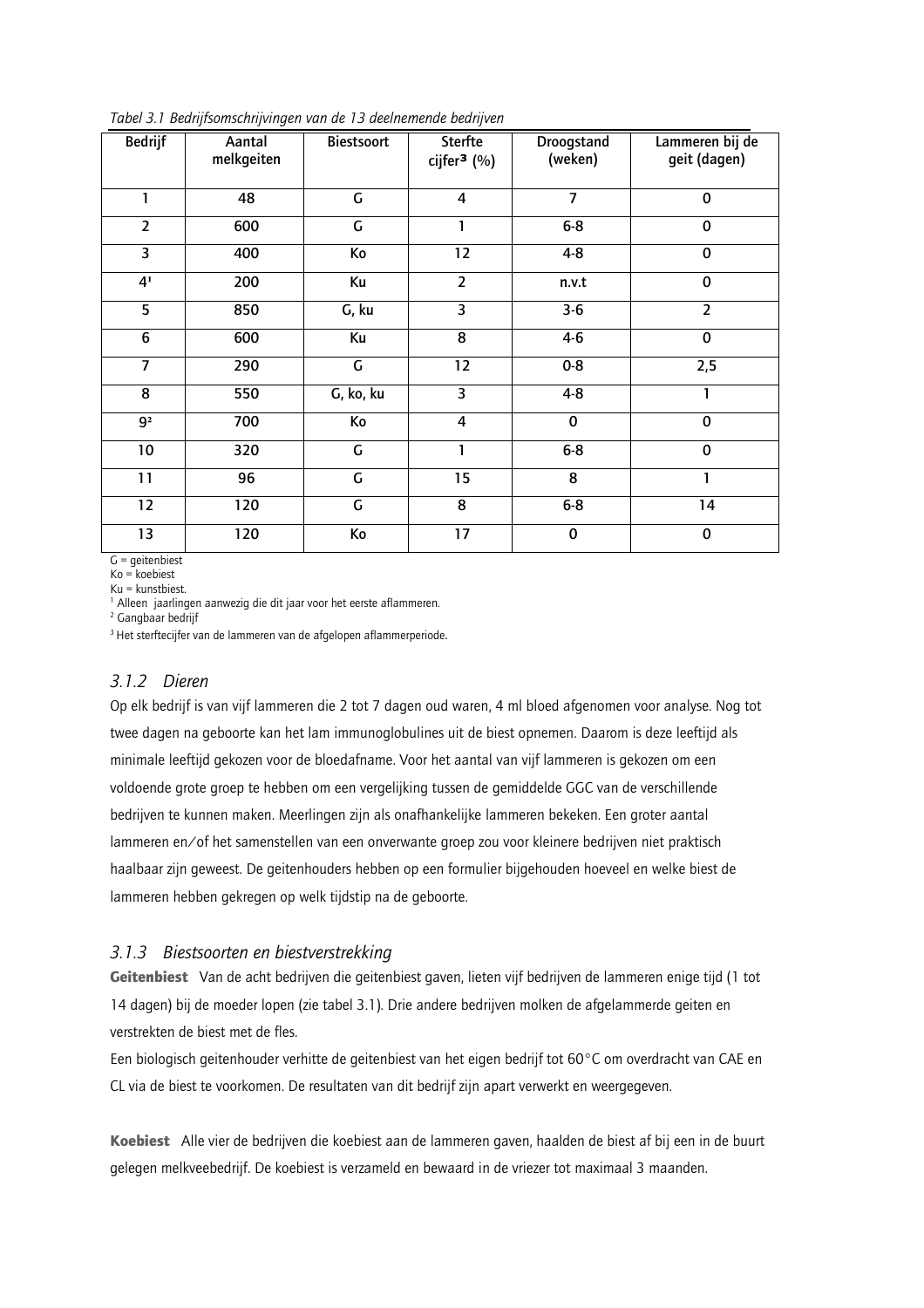Kunstbiest Er zijn vier geitenhouders die in dit onderzoek kunstbiest hebben verstrekt aan hun lammeren. De verschillende soorten kunstbiest die gebruikt zijn, zijn Colobis, Col-o-geit en Immunmilch. Voor de samenstelling van de kunstbiest zie bijlage 1.

## 3.1.4 Monsterverzameling

Biest De biest waarvan de lammeren in het onderzoek hebben gedronken is geanalyseerd op lgG (immunoglobuline G). De kunstbiestmonsters bestonden uit een monster van de bereide poederbiest zoals deze zou worden verstrekt aan de lammeren.

Bloed Wanneer de lammeren minimaal 2 en maximaal 7 dagen oud waren, is bloed afgenomen uit de hals ader door de veearts van het bedrijf. De biest en de bloedmonsters zijn verzonden naar de GD waar deze zijn geanalyseerd. Het bloed van elk lam afzonderlijk is geanalyseerd op eiwitspectrum (Gammaglobuline, Albumine, Alfa globuline en Beta globuline) en totaal eiwit. Met de formule: totaal eiwit (q/L) x gammaglobuline (%) is de GGC berekend (Orsel, 2000). De GGC bestaat uit de IqG, IqA en IqM.

#### Experimenteel onderzoek op één bedrijf  $3.2$

Op één biologisch geitenbedrijf zijn 30 pasgeboren geitenlammeren in drie groepen verdeeld. Aan elke groep is een ander soort biest verstrekt. Op 0 uur, 48 uur, 4 weken, 2 maanden en 3 maanden leeftijd is bij de lammeren de GGC in het bloed bepaald en het gewicht van de lammeren gemeten.

# 3.2.1 Het bedrijf

Het bedrijf heeft 1000 melkgeiten in een potstal. De lammeren worden opgefokt in een stal apart van de melkgeiten. Hier worden ze op een plastic roostervloer bedekt met stro gehouden. Na 4-5 weken wordt er geen stro meer gebruikt in de lammerenstal en staan de lammeren op de plasticroosters om de vochtigheid van de ligplaats omlaag te brengen. De lammeren kunnen ad libitum aan een drinkautomaat melk opnemen. Het melkpoeder is van het merk Bio zelmo yellow. Dit wordt verstrekt in verhouding melkpoeder en water 1:7 op een temperatuur van 42<sup>o</sup>C. De lammeren worden als ze twee weken oud zijn onthoornd en tegelijkertijd gevaccineerd met Gudair tegen para tbc. Bij een lichaamsgewicht van 10 kilo (10,11 of 12 weken leeftijd) worden de lammeren overgebracht naar de potstal. Het sterftecijfer onder de lammeren is 2 %.

# 322 Dieren

30 lammeren van het vrouwelijke geslacht die geboren zijn vanaf 19 maart 2007, zijn direct na de geboorte gescheiden van de moeder en a-select in de drie biestgroepen verdeeld. De geitenlammeren zijn direct na de geboorte geoormerkt. Op een invulformulier zijn er zoveel mogelijk gegevens van de geitenlammeren genoteerd vanaf de geboorte tot dat ze drie maanden oud waren.

Voor het wegen van de lammeren is een digitale personenweegschaal gebruikt. De gegevens zijn in de eerste twee weken van het onderzoek door studenten van de Faculteit Diergeneeskunde Utrecht bijgehouden.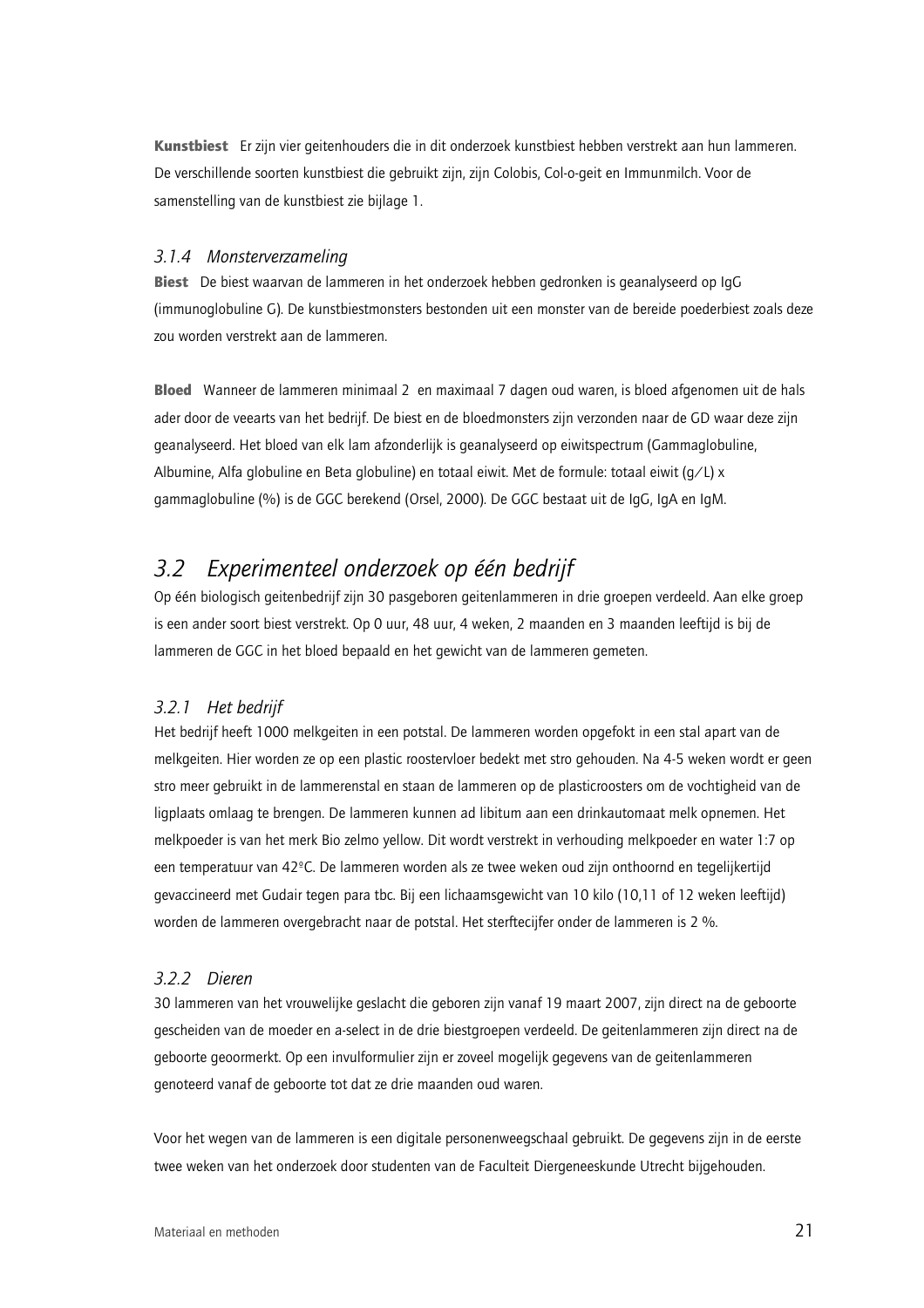Vervolgens hebben de geitenhouders tot aan het einde van het onderzoek de gegevens van de lammeren genoteerd.

# 3.2.3 Biestsoorten en biestverstrekking

De lammeren zijn direct na de geboorte van de moedergeit gescheiden om te voorkomen dat de lammeren bij de moeder dronken.

Geitenbiest De geitenbiest die gebruikt is voor het onderzoek was afkomstig van vier pas afgelammerde jaarlingen op het bedrijf.

Koebiest De koebiest die is gebruikt voor het onderzoek was afkomstig van twee paravrije bedrijven en is handwarm verstrekt. Eén koebiest kwam uit de vriezer en was maximaal 3 maanden oud. De andere koebiest was vers. Beide zijn in de koelkast bewaard tijdens de proef.

Kunstbiest De gebruikte kunstbiest was van het merk Colobis, hiervan is 25 gr in 100 ml handwarm water opgelost. 20 gr per 100 ml is de aanbevolen hoeveelheid maar 25 gr is de praktijk op dit bedrijf.

Om de biestopname goed te kunnen controleren, zijn alle drie de biestsoorten verstrekt door middel van een fles. Elk lam heeft twee keer 100 ml biest gekregen. De 1e biestgift is binnen een uur na de geboorte en de 2e gift is 4 uur na de geboorte verstrekt.

# 3.2.4 Monsterverzameling

Biest De geitenbiestmonsters zijn individueel geanalyseerd op IqG. Ook beide koebiestmonsters zijn apart geanalyseerd op IqG evenals het monster van de kunstbiest dat bestond uit de bereide kunstbiest zoals verstrekt aan de lammeren.

Bloed Bij alle 30 lammeren is direct na de geboorte, voordat ze biest kregen bloed afgenomen, de zogenaamde nulmeting. Bij alle lammeren is nog eens op 48 uur, 4 weken, 2 en 3 maanden bloed afgenomen. Er is 4 ml bloed per lam per keer afgenomen. Het bloed is geanalyseerd door de GD op eiwit spectrum en totaal eiwit. Het bloed is afgenomen uit de hals ader door studenten van de Faculteit Diergeneeskunde Utrecht, zo nodig met hulp van de veearts van het bedrijf. De bloedmonsters zijn maximaal 4 dagen bewaard in de koelkast.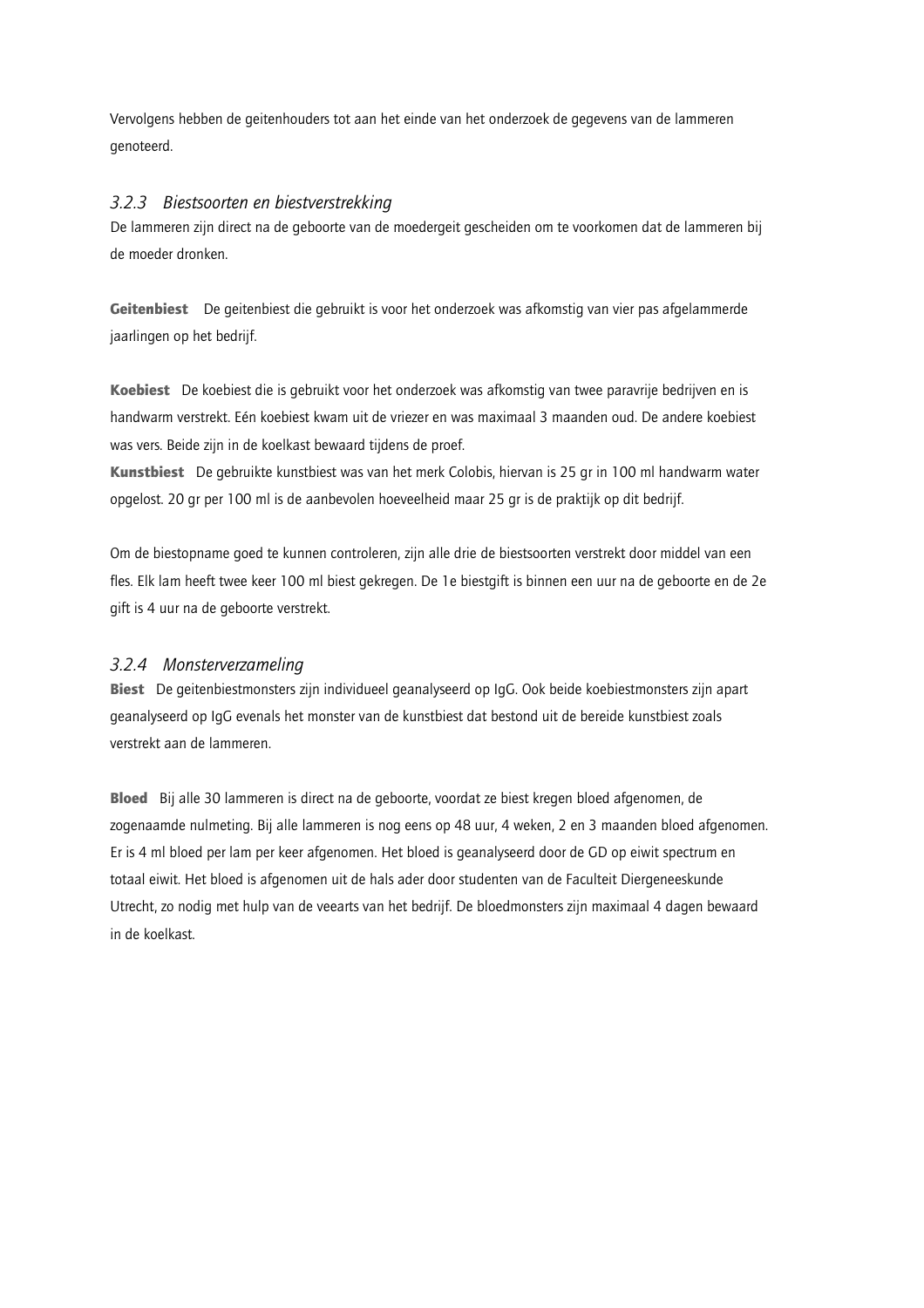#### Resultaten  $\boldsymbol{\mathcal{A}}$

#### Veldonderzoek bij verschillende geitenbedrijven  $4.1$

# 4.1.1 Resultaten uit de biest- en bloedmetingen

Bedrijven die geitenbiest verstrekken De variatie in gemeten GGC in het bloed was groot. Zowel tussen de bedrijven als ook tussen de 5 lammeren op één bedrijf. Op zes van de acht bedrijven die geitenbiest gaven, lag de gemiddelde GGC in het bloed van de lammeren hoger dan de streefwaarde van de GD van 10 g GGC/L (zie tabel 4.1). Op bedrijf 2 en 7 was de GGC in het bloed lager dan de streefwaarde. Het lijkt erop dat op deze bedrijven meerdere lammeren of via de speenemmer (bedrijf 2) of via de moeder (bedrijf 7) niet voldoende biest hebben gekregen. Op bedrijf 5 en 8 waren zelfs lammeren aanwezig met een GGC in het bloed lager dan 1 g/L. Deze lammeren hebben waarschijnlijk helemaal geen biest binnen gekregen.

Grote verschillen zijn ook gemeten in de IgG concentratie in de biest tussen de verschillende bedrijven. Tussen de gemiddelde GGC in het bloed en de IqG concentratie in de biest is echter geen significantie relatie gevonden. Er is ook geen relatie gevonden tussen de leeftijd van het lam tijdens het bloedprikken en de GGC in het bloed.

| Nr                | IqG biest | GGC bloed $(q/L)^2$ |              |               | Biestverstrekking | Tijd na geboorte             |
|-------------------|-----------|---------------------|--------------|---------------|-------------------|------------------------------|
|                   | (g/L)     |                     |              |               |                   |                              |
|                   |           | Gem.                | <b>Stdev</b> | Min-max.      |                   |                              |
|                   |           |                     |              |               |                   | $<$ 2 uur en ong. 6          |
| 1                 | 53        | 12,4                | 3,4          | $9,7 - 16,8$  | $2 \times 150$ ml | uur                          |
|                   |           |                     |              |               | ad libitum        | 0-12 uur en 6-18             |
| $\overline{2}$    | 71        | 6,7                 | 6,0          | $1,8 - 16,8$  | spenenemmer       | uur                          |
| 5 <sup>2</sup>    | 31        | 22,2                | 12,4         | $0,9 - 32,3$  | Via moeder        | Direct bij geit              |
| 73                | 12        | 7,8                 | 3,5          | $3,8 - 12,1$  | Via moeder        | Direct bij geit              |
| 8                 | 53        | 18,2                | 17,7         | $0.9 - 46.6$  | Via moeder        | Direct bij geit              |
| 10                | 27        | 22,5                | 4,6          | $15,9 - 28,0$ | 2 x 150 ml        | 30 min en 3,5 uur            |
| 11 <sup>8</sup>   | 42        | 17,9                | 8,3          | $11,3 - 29,6$ | Via moeder        | Direct bij geit <sup>1</sup> |
| $12 \overline{ }$ | 8         | 14,5                | 9,0          | $7,0 - 28,5$  | Via moeder        | Direct bij geit              |
| Gem               | 37        | 15,3                | 8,1          |               |                   |                              |

Tabel 4.1 GGC in het bloed van geitenlammeren bij verschillende bedrijven waarbij geitenbiest verstrekt is.

 $1 N = 5$ 

<sup>2</sup> groep bestaat uit allemaal bokjes.

<sup>3</sup> groep bestaat uit 2 bokjes en 3 geitjes.

 $4\overline{N}=4$ 

<sup>5</sup> de lammeren hebben met de fles extra biest toegediend gekregen.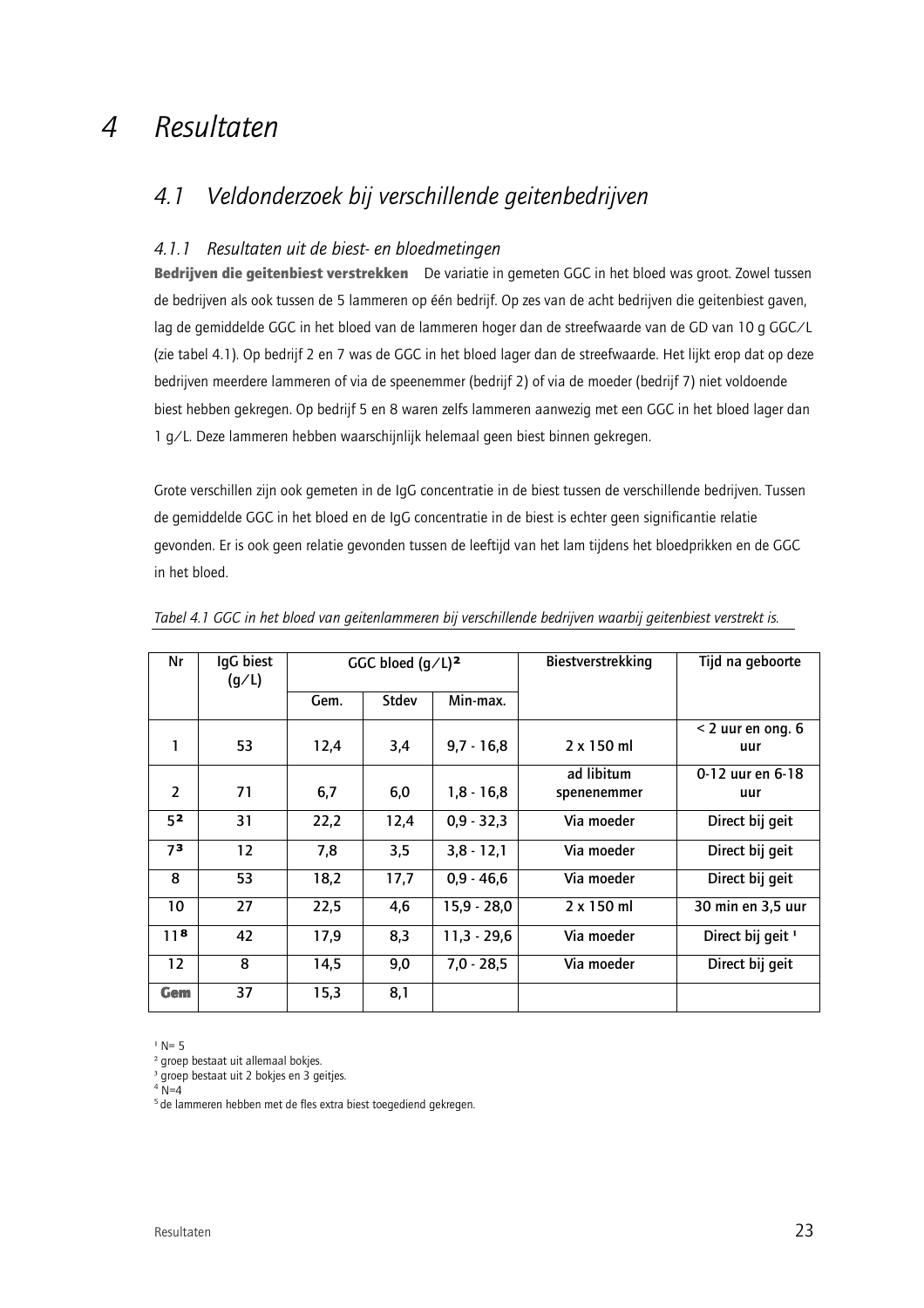Bedrijven die koebiest verstrekken Op twee van de vier bedrijven met koebiest lag de gemiddelde GGC in het bloed van de lammeren hoger dan de streefwaarde van de GD van 10 g GGC/L (zie tabel 4.2). Op bedrijf 13 had de koebiest een erg hoge IgG van 52 g/L. Drie lammeren op dit bedrijf hadden een GGC in het bloed boven de 10 g/L. Bedrijf 3, dat heel bewust met kwaliteit van koebiest bezig is, had een IgG in de melk van 20 g/L. Op dit bedrijf was de gemiddelde GGC in het bloed van de lammeren het hoogste, namelijk 13,9 g/L. Op bedrijf 9 is gemiddeld de laagste GGC in het bloed gevonden (3,8 g/L). Uit de gegevens over de biestverstrekking van dit bedrijf is geen verklaring te vinden voor deze lage waarde. De geitenhouder van dit bedrijf gaf aan van kunstbiest te zijn overgestapt naar koebiest en dat hij sindsdien minder ziekte en sterfte onder de lammeren heeft.

| Nr               | IgG biest<br>(g/L) | GGC bloed $(q/L)^*$ |       |              | Biestverstrekking | Tijd na geboorte   |
|------------------|--------------------|---------------------|-------|--------------|-------------------|--------------------|
|                  |                    | Gemiddeld           | Stdev | Min-max.     |                   |                    |
| 3                | 20                 | 13,9                | 10,2  | $3,9 - 27,7$ | 2 x 150 ml        | 2 uur en 17 uur    |
| 8                | 33                 | 6,5                 | 5,9   | $2,1 - 15,9$ | 2 x 150 ml        | $3/4$ uur en 4 uur |
| 9                | 23                 | 3,7                 | 1,7   | $1,2 - 5,5$  | 2 x 150 ml        | $<$ 1 uur en 2 uur |
| 13               | 52                 | 11,4                | 6,1   | $2,5 - 18,6$ | $2 \times 150$ ml | 1,5 uur en 4,5 uur |
| Gem<br>$*$ N= 5. | 32                 | 8,9                 | 5,9   |              |                   |                    |

Tabel 4.2 GGC in het bloed van geitenlammeren bij verschillende bedrijven waarbij koebiest verstrekt is.

Bedrijven die kunstbiest verstrekken Bedrijf 6 is de enige van de vier bedrijven met kunstbiest waarbij de gemiddelde GGC in het bloed van de lammeren hoger lag dan de streefwaarde van de GD van 10 g GGC/L (zie tabel 4.3). Dit terwijl de IgG in de biest op dit bedrijf juist het laagste was. Dit laatste is mogelijk een meet- of analysefout. De hogere GGC wordt mogelijk verklaard uit een hogere dosering van de poedermelk. Op bedrijf 8 is bij één lam een GGC van 17,7 g/L in het bloed gemeten. Dit is flink hoger dan de GGC bij de andere lammeren (2, 3, 5 en 7 g/L). De geitenhouder gaf aan dat het lam met een GGC van 17,7 g/L in het bloed mogelijk bij de moeder gedronken zou kunnen hebben.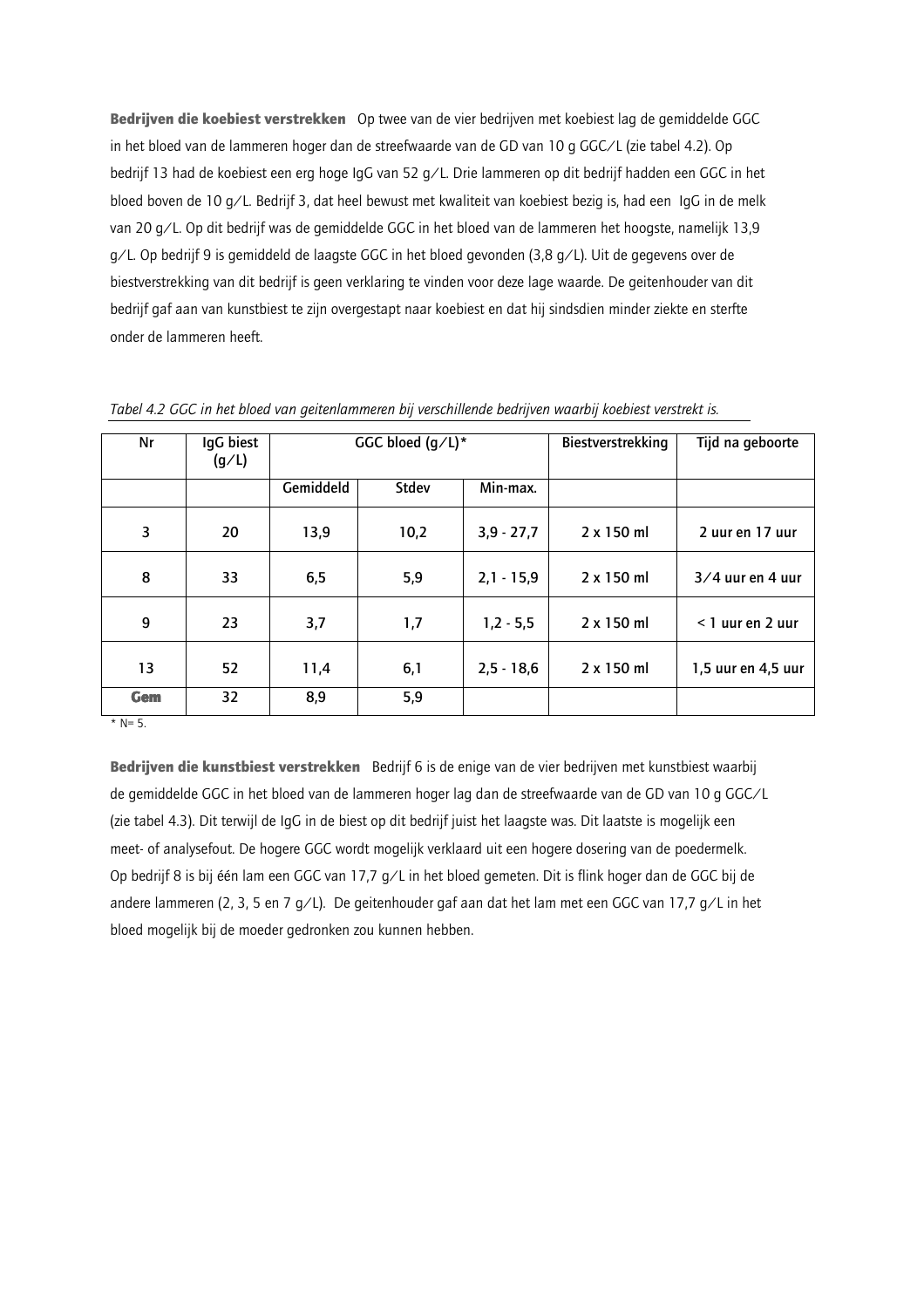| IgG biest<br>Nr | GGC bloed $(g/L)^*$ |        |       | Biestverstrekking | Tijd na                      |               |
|-----------------|---------------------|--------|-------|-------------------|------------------------------|---------------|
|                 | (g/L)               | Gemid- | Stdev | Min-              |                              | qeboorte      |
|                 |                     | deld   |       | max.              |                              |               |
| 4               | 26                  | 4,1    | 0,5   | $2,9 -$           | Colobis 2 x 100 ml (dosering | na 10 min en  |
|                 |                     |        |       | 5,7               | 20 gr)                       | 2 uur         |
| 5 <sup>1</sup>  | 24                  | 4,9    | 1,1   | $4,0 -$           | Colobis 2 x 100 ml (dosering | 1 en 4 uur    |
|                 |                     |        |       | 5,4               | 18 gr)                       |               |
| 6 <sup>1</sup>  | 3                   | 13,7   | 10,2  | $0,9 -$           | Col-o-geit 2 x 100 ml        | ong. 2 uur en |
|                 |                     |        |       | 24,8              | (dosering 50 gr)             | 7 uur         |
| 8               | 24                  | 6,9    | 6,3   | $2,1 -$           | Immunmilch 1 x 150 ml        | 3 uur na de   |
|                 |                     |        |       | 17,7              | (dosering 35 gr)             | geboorte      |
| Gem             | 19                  | 7,4    | 4,5   |                   |                              |               |
| .               |                     |        |       |                   |                              |               |

Tabel 4.3 GGC in het bloed van geitenlammeren bij verschillende bedrijven waarbij kunstbiest verstrekt is

 $*$  N= 5  $1 N=4$ 

Vergelijking van drie biestgroepen De IqG in de melk en de gemiddelde GGC in het bloed van de lammeren die geitenbiest hebben gehad, lag hoger in vergelijking met de lammeren die koe- en kunstbiest hebben gehad (zie figuur 4.1). De GGC in het bloed van de geitenbiestgroep was significant hoger dan de GGC in het bloed van de koebiestgroep en de kunstbiestgroep (P < 0,01). De koe- en de kunstbiestgroep verschillenden niet significant van elkaar.



Figuur 4.1 Gemiddelde IgG in het biest en gemiddelde GGC in het bloed bij de verschillende groepen.

Geitenbiest N= 8, Koebiest N= 4, Kunstbiest N= 4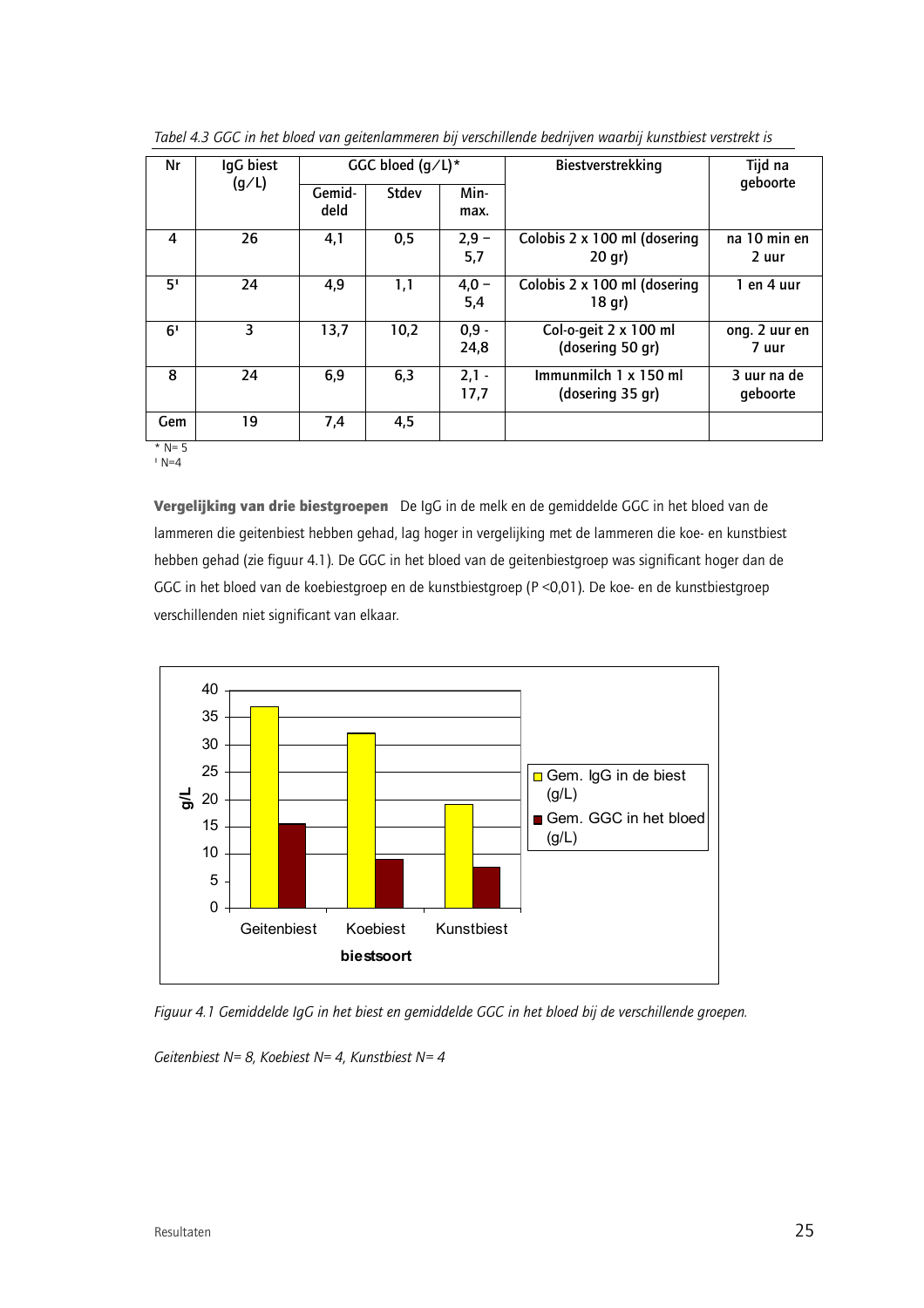Verhitte biest De verhitte biest (tot 60 °C) had een IgG van 22 g/L. In tabel 4.5 is duidelijk te zien dat lam 5919 dat verse geitenbiest van hetzelfde bedrijf verstrekt heeft gekregen een hogere GGC in het bloed heeft dan de vier lammeren die de verhitte biest verstrekt hebben gekregen.

| ◡      |                          |                    |
|--------|--------------------------|--------------------|
| Lam nr | GGC in het bloed $(q/L)$ | Soort biest        |
| 5915   | 1,2                      | geitenbiest verhit |
| 5916   | 1,2                      | geitenbiest verhit |
| 5917   | 4. ا                     | geitenbiest verhit |
| 5918   | 1,2                      | geitenbiest verhit |
| 5919   | 18,8                     | geitenbiest vers   |

Tabel 4.4 GGC concentratie in het bloed bij geitenlammeren die verhit geitenbiest verstrekt hebben aekreaen.

#### Experimenteel onderzoek op één bedrijf 4.2

#### $4.2.1$ Resultaten uit de biest- en bloedmetingen

Biest Tabel 4.5 geeft het gemeten IgG-gehalte van de verschillende biestsoorten weer. Het getal van de geitenbiest is het gemiddelde van drie biestmonsters (46, 55 en 74 g/L). Bij koebiest zijn twee partijen gebruikt. Deze waren afkomstig van verschillende bedrijven maar wel van één koe per bedrijf. En partij koebiest was vers en één partij is ingevroren geweest. De koebiest is ontdooid voor het onderzoek en maximaal 10 dagen in de koelkast bewaard. In de koebiest vers is een IgG van 22 g/L gemeten en in de koebiest uit de vriezer 33 g IgG/L. Het kunstbiest monster had een IgG van 23 g/L (zie tabel 4.5).

Tabel 4.5 Gemiddelde IgG-gehalte in de melk van de verschillende biestsoorten in de proef.

|             | lgG g/L |
|-------------|---------|
| Geitenbiest | 58      |
| Koebiest    | 26      |
| Kunstbiest  | 23      |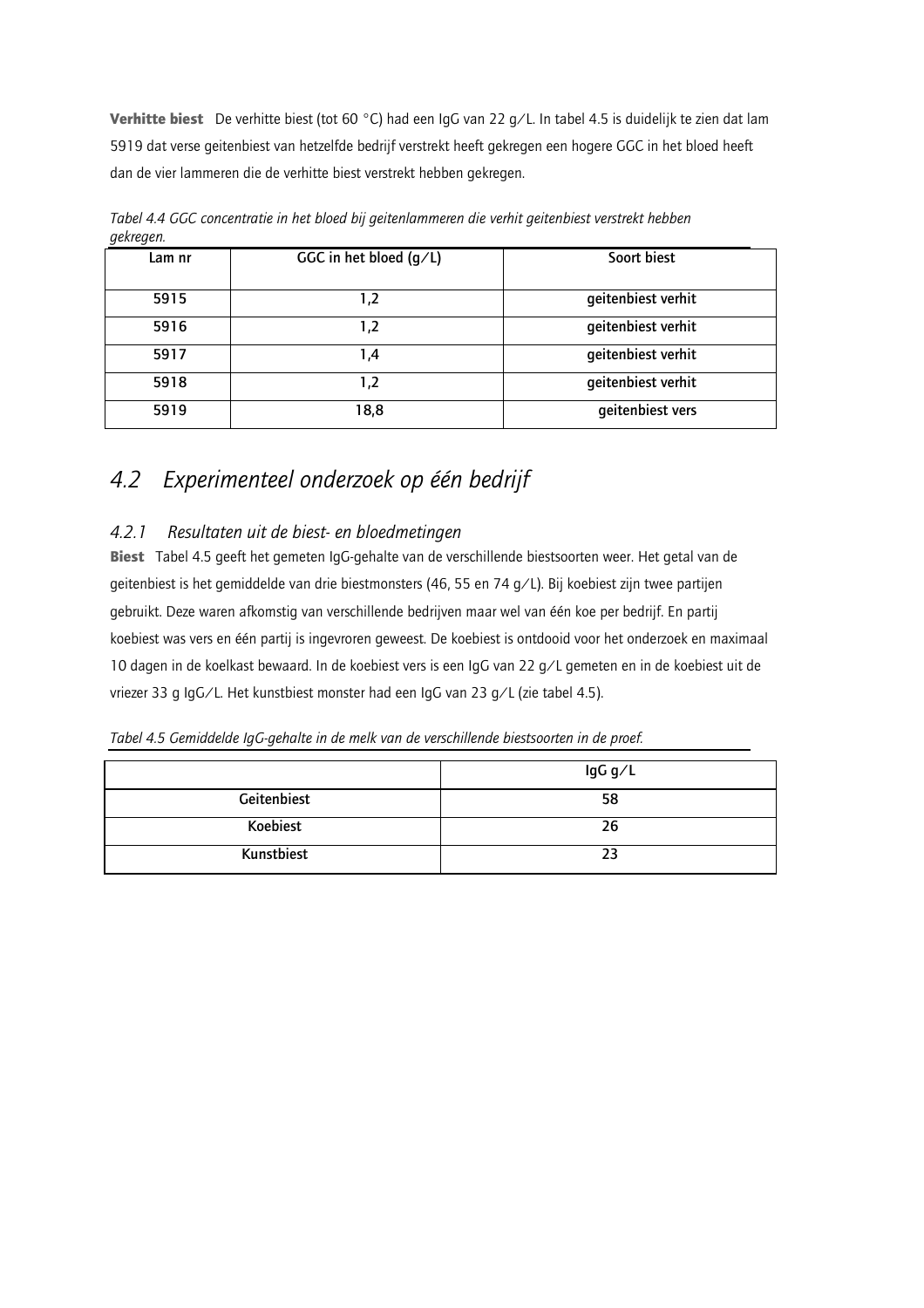GGC in het bloed In tabel 4.6 is het verloop van de gemiddelde GGC in het bloed van de lammeren per biestgroep weergegeven.

|          | Geitenbiest       |       | Koebiest         |       | Kunstbiest      |       |
|----------|-------------------|-------|------------------|-------|-----------------|-------|
| Leeftijd | Gem. (min-max)    | Stdev | Gem. (min-max)   | Stdev | Gem. (min-max)  | Stdev |
| Nuchter  | $1,3(0,5-3,7)$    | 1,1   | 0,5(0,0.0,9)     | 0,2   | $0,7(0,4-0,9)$  | 0,2   |
| 48 uur   | 13,9 (7,0-35,2)   | 7,9   | 4,4 (2,4-16,6)   | 1,2   | $4,3(3,2-7,7)$  | 1,3   |
| 4 wkn    | $9,8(6,4-16,6)$   | 3,3   | $5,8(2,9-11,0)$  | 2,6   | 7,1(3,9.16,1)   | 4,2   |
| 2 mnd    | 11,9 (7,9-16,4)   | 3,4   | $11,3(7,1-18,6)$ | 3,2   | 13,5 (6,3-38,7) | 10,8  |
| 3 mnd    | $15,6(11,2-21,2)$ | 2,9   | 15,0 (10,5-20,2) | 3,0   | 18,4 (9,2-26,6) | 6,7   |

Tabel 4.6 GGC  $(q/l)$  in het bloed per biestgroep geitenlammeren op verschillende leeftijden

# $N = 10$  lammeren per biestsoort

### (...-...)Resultaat in aemiddelde en lagaste en hooaste voorkomende waarden binnen een aroep

Bij de O-meting was de gemiddelde GGC van de geitenbiestgroep 1,3 g/L. Bij twee lammeren is een relatief hoge GGC gemeten (2,9 en 3,7 g/L.) Bij de rest van de lammeren was de GGC meteen na de geboorte lager dan  $1 q/L$ .

Na 48 uur had de geitenbiestgroep een significant hogere GGC (13,9 g/L) dan de koebiest- en kunstbiestgroep (P < 0,01). In de koebiest en de kunstbiestgroep is een GGC van 4,4 en 4,3 g/L gemeten respectievelijk met een standaard deviatie van 1,2 en 1,3. Op een leeftijd van 4 weken was de gemiddelde GGC in het bloed van de lammeren met geitenbiest (9,8 g/L) nog steeds significant hoger van de koebiest-(5,8 g/L) en de kunstbiestgroep (7,1 g/L) (P < 0,05). De gemiddelde GGC in het bloed tussen de verschillende groepen was na twee maanden niet meer significant verschillend. Een lam dat op 4 weken een sterke verhoging GGC liet zien in de kunstbiestgroep had ook na twee maanden een hoge GGC (39 g/L), de andere lammeren lieten niet zo'n flinke stijging zien. Ook bij het lam uit de koebiest groep is een stijging gemeten tot 18,6 g/L. De gemiddelde GGC in het bloed van de lammeren in de verschillende biestgroepen blijft na drie maanden stijgen ten opzichte van de meting op twee maanden. Er is geen significant verschil gevonden tussen de drie groepen.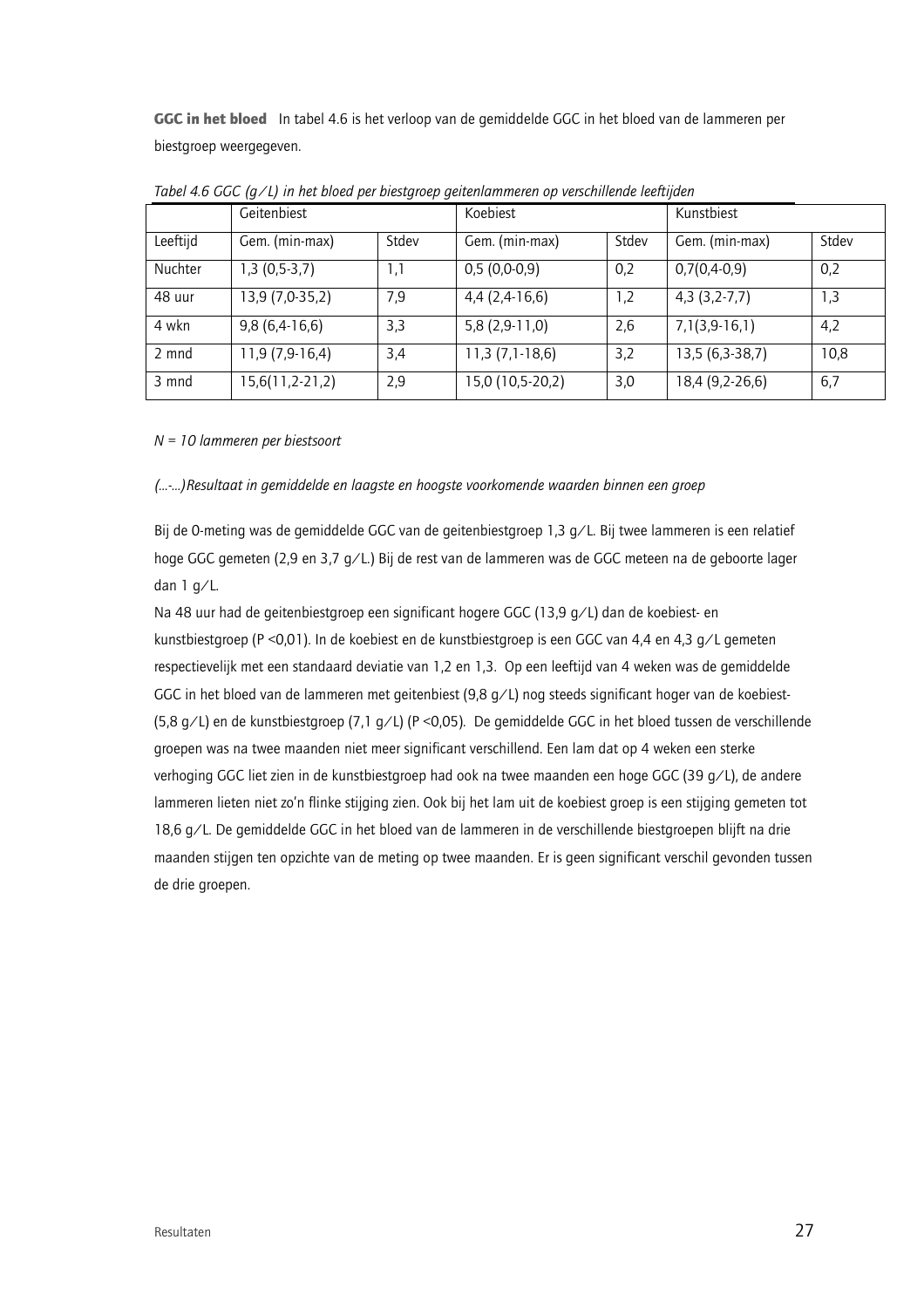# 4.2.2 Gewicht

Gewichten en groei In tabel 4.7 en 4.8 is het verloop van het gemiddelde gewicht en de groei per dag per biestgroep weergegeven. De groei per dag is uitgerekend door het geboortegewicht af te trekken van het gewicht op het meetmoment en dat te delen door het aantal dagen tussen geboorte datum en het meetmoment.

|                 | Bij de geboorte | 48 uur     | 4 weken     | 2 maanden    | 3 maanden                   |
|-----------------|-----------------|------------|-------------|--------------|-----------------------------|
| Geitenbiest     | 3275 (287)      | 3440 (519) | 6477 (1338) | 12133 (2733) | 14666 (2301)                |
| <b>Koebiest</b> | 3350 (556)      | 3620 (948) | 7622 (1484) |              | 12622 (2019)   16113 (4073) |
| Kunstbiest      | 3111 (473)      | 3370 (371) | 6611 (677)  | 9912 (1626)  | 13014 (2856)                |

Tabel 4.7 Gewicht (gram) bij geitenlammeren per biestgroep tot 3 maanden

 $N = 10$  per biestsoort

## (....)=standaard deviatie

Op 2 maanden zijn de lammeren in de geitenbiest- en koesbiestgroep significant zwaarder dan de kunstbiestgroep (P>0,05).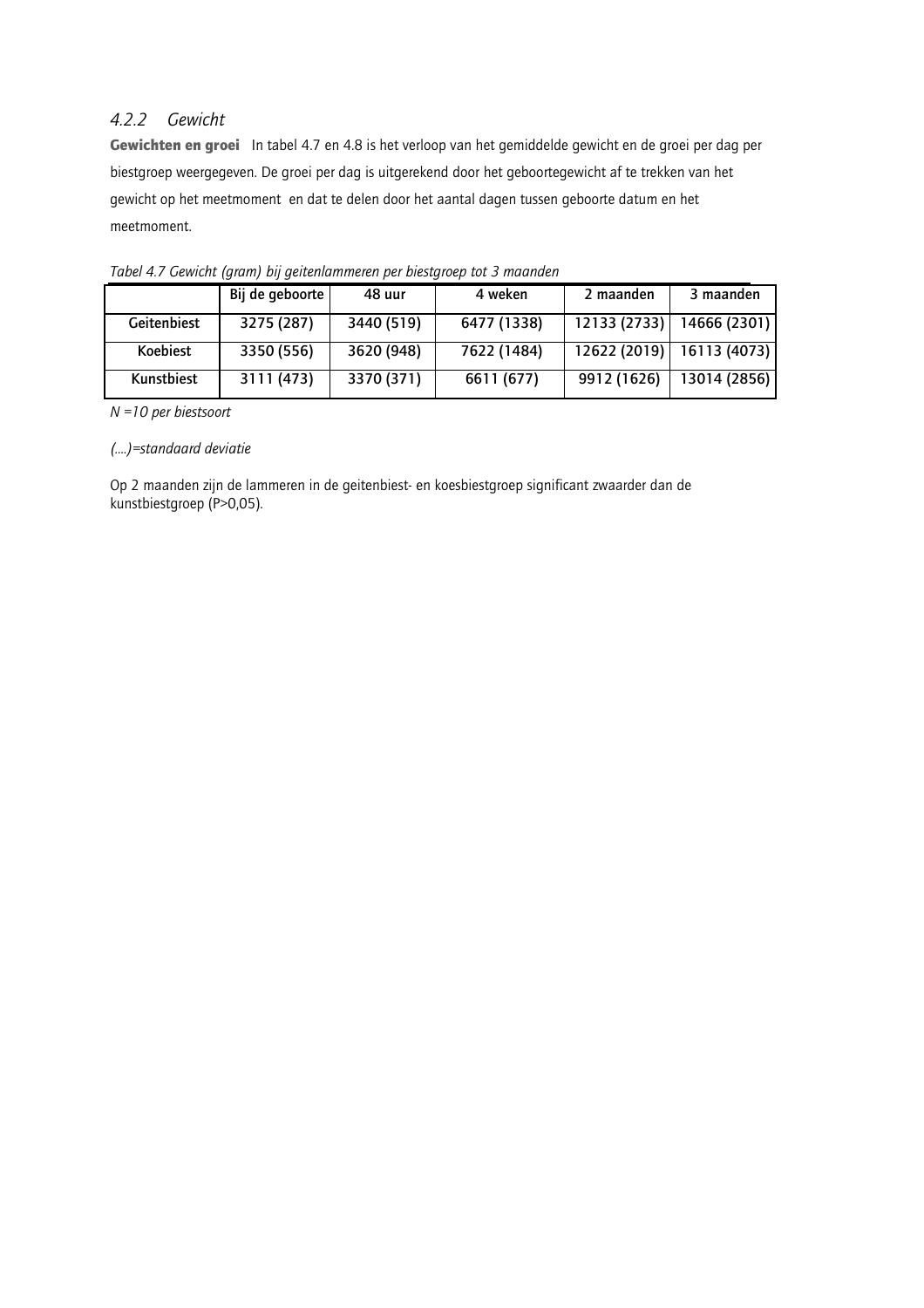|             | 4 weken | 2 maanden | 3 maanden |
|-------------|---------|-----------|-----------|
| geitenbiest | 113     | 152       | 31 ا      |
| koebiest    | 153     | 159       | 145       |
| kunstbiest  | 128     | '25       | l 18      |

Tabel 4.8 Groei per dag (gram) bij geitenlammeren per biestgroep tot 3 maanden

 $N = 10$  per biestsoort

Het geboortegewicht van de lammeren in de groep met geitenbiest en koebiest was hoger dan in de kunstbiestgroep. De verschillen zijn echter niet significant. De gemiddelde groei van de lammeren in de groep koebiest is op vier weken net niet significant verschillend van het gemiddelde van de andere groepen. Na twee maanden liggen de gemiddelde gewichten van de lammeren die geitenbiest en koebiest hebben gehad significant hoger dan de die in de kunstbiestgroep (P <0,05). Hoewel er na drie maanden nog steeds zichtbare verschillen zijn tussen de gemiddelde gewichten en groei over de biestgroepen zijn deze verschillen door de grote variatie niet significant.

# 4.2.3 Gezondheid

Tijdens het onderzoek zijn er zes lammeren verloren gegaan (zie tabel 4.9). In de geitenbiestgroep is één lam geëuthanaseert dat aan ernstige gewrichtsontsteking leed. Bij de groep koebiest zijn twee lammeren dood gegaan, één lam omdat het niet meer wilde drinken en bij het andere lam is de oorzaak van sterfte onbekend. Drie lammeren zijn verloren gegaan uit de kunstbiestgroep aan longproblemen, hersenvliesontsteking en een onbekende oorzaak. De geitenhouder gaf aan dat in de onderzoeksgroep meer lammeren waren dood gegaan dan normaal het geval is.

|             | Ziektegevallen      |                       |               |          |        |  |
|-------------|---------------------|-----------------------|---------------|----------|--------|--|
|             | Gewrichtsontsteking | Hersenvliesontsteking | Longproblemen | Onbekend | Totaal |  |
| Geitenbiest |                     |                       |               |          |        |  |
| Koebiest    |                     |                       |               |          |        |  |
| Kunstbiest  |                     |                       |               |          | 4      |  |

Tabel 4.9 Ziekte en sterfaevallen in de verschillen biestaroepen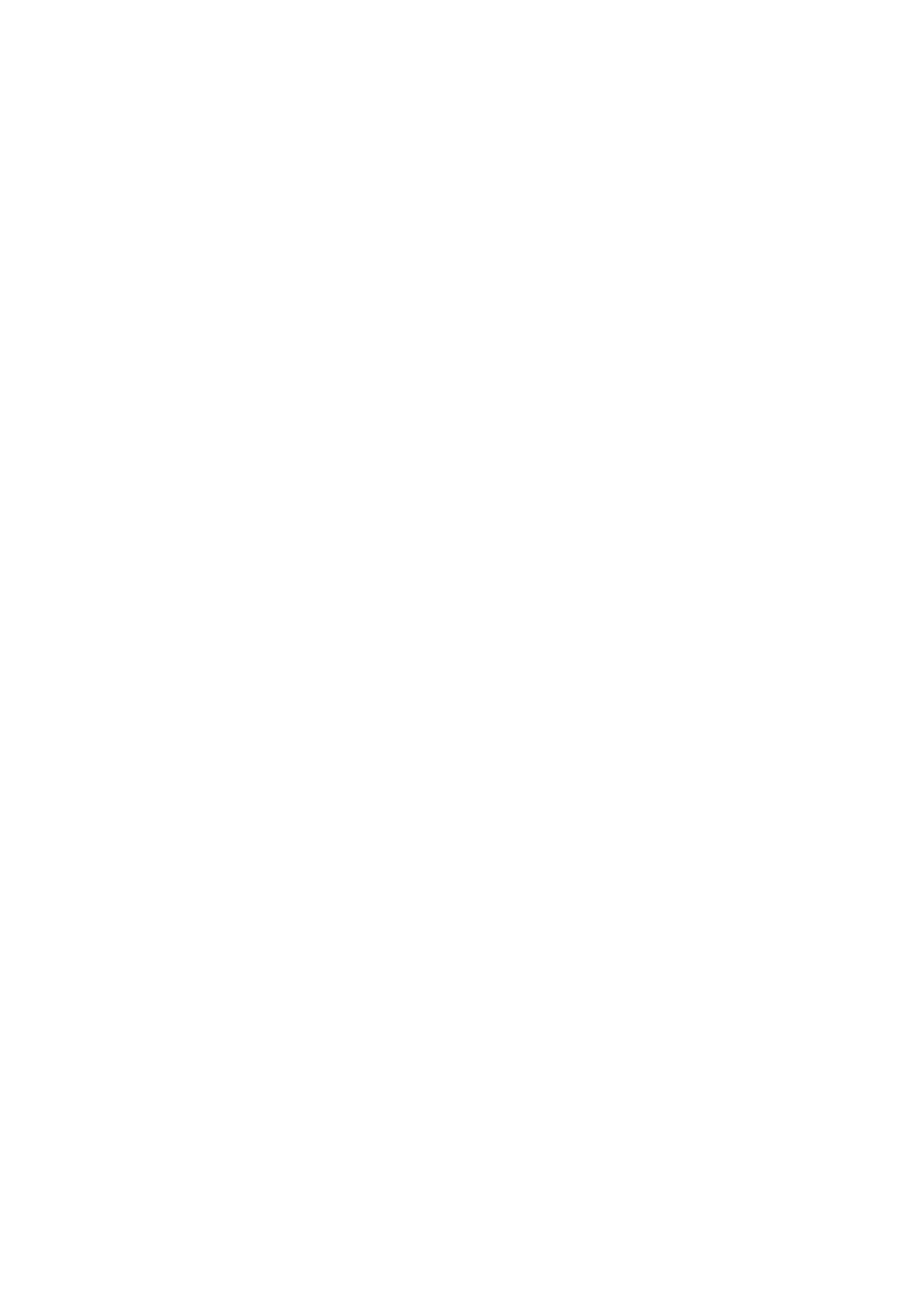#### 5 Discussie

#### Biestsoort en laG in de biest  $5.1$

Algemeen Geitenbiest heeft gemiddeld een hogere IgG dan koe- en kunstbiest, dit blijkt zowel uit het veldonderzoek als uit het experimenteel onderzoek (zie tabel 5.1). Bij het veldonderzoek zijn de verschillen tussen geiten- en koebiest echter klein.

|                 | Veldonderzoek | <b>Experimenteel onderzoek</b> |
|-----------------|---------------|--------------------------------|
| Geitenbiest     | $37(N=8)$     | 58 $(N=3)$                     |
| <b>Koebiest</b> | $32(N=4)$     | $26(N=2)$                      |
| Kunstbiest      | $19(N=4)$     | $23(N=1)$                      |

Tabel 5.1 Overzicht laG in biest voor de verschillen biestaroenen

N=aantal monsters

Geitenbiest In met name het veldonderzoek is de variatie van de IqG in geitenbiest groot, (8 tot 71 g/L). De laagste waarde worden gevonden op bedrijven waar de geitenbiest direct via de moeder is opgenomen. Mogelijk heeft de monstername van de geitenbiest op een later tijdstip plaatsgevonden dan het tijdstip waarop de lammeren het opgenomen hebben. Bij de tweede melkmaal is de concentratie van IqG in geitenbiest al met 48% afgenomen (Foley en Otterby, 1978). De tijd tussen geboorte en biestmonstername is niet precies genoteerd waardoor dit de resultaten kan vertroebelen. In het experimentele onderzoek is de biest wel direct na aflammeren verzameld waardoor dit gemiddelde hoogstwaarschijnlijk een reëler beeld geeft van de IqG in geitenbiest. De geitenbiest in het experimenteel onderzoek is echter wel van jaarlingen afgenomen. Arqüello (2006) vond tot 36 uur na het aflammeren, een hoger IqG gehalte in de biest van jaarlingen in vergelijking met oudere geiten. Na 36 uur werd er geen verschil meer gemeten. Naast tijdsduur na aflammeren en pariteit, wordt de biestkwaliteit bepaald door lengte van de droogstand en van subklinische infecties met coaqulase negatieve Stafylokokken.

**Koebiest** De variatie in de IqG concentratie van koebiest (22-52 q IqG/L) is minder groot dan bij geitenbiest. De bedrijven die koebiest aan de lammeren verstrekken, bewaren dit voornamelijk in de vriezer. Wanneer biest in de vriezer bewaard wordt, neemt de IqG concentratie af. In de eerste maand zo'n 17%, na 2 tot 3 maanden is 23-24% van het de oorspronkelijke IqG gehalte verloren gegaan. Argüello e.a. (2003) adviseert om biest in kleine porties in te vriezen en overgebleven biest na biestverstrekking gekoeld te bewaren. Door gebruik te maken van een zogenaamde biestmeter of colostrometer kan de beste kwaliteit biest uitgeselecteerd worden voor de verstrekking aan lammeren. De biestmeter meet het soortelijk gewicht van de biest, hiermee is aan de hand van een omrekentabel het totale gammaglobuline gehalte in de biest te bepalen. Bedrijf 3 dat heel bewust met koebiestkwaliteit omgaat, had in het veldonderzoek de laagst gemeten IqG in melk maar de hoogste GGC in het bloed van de lammeren.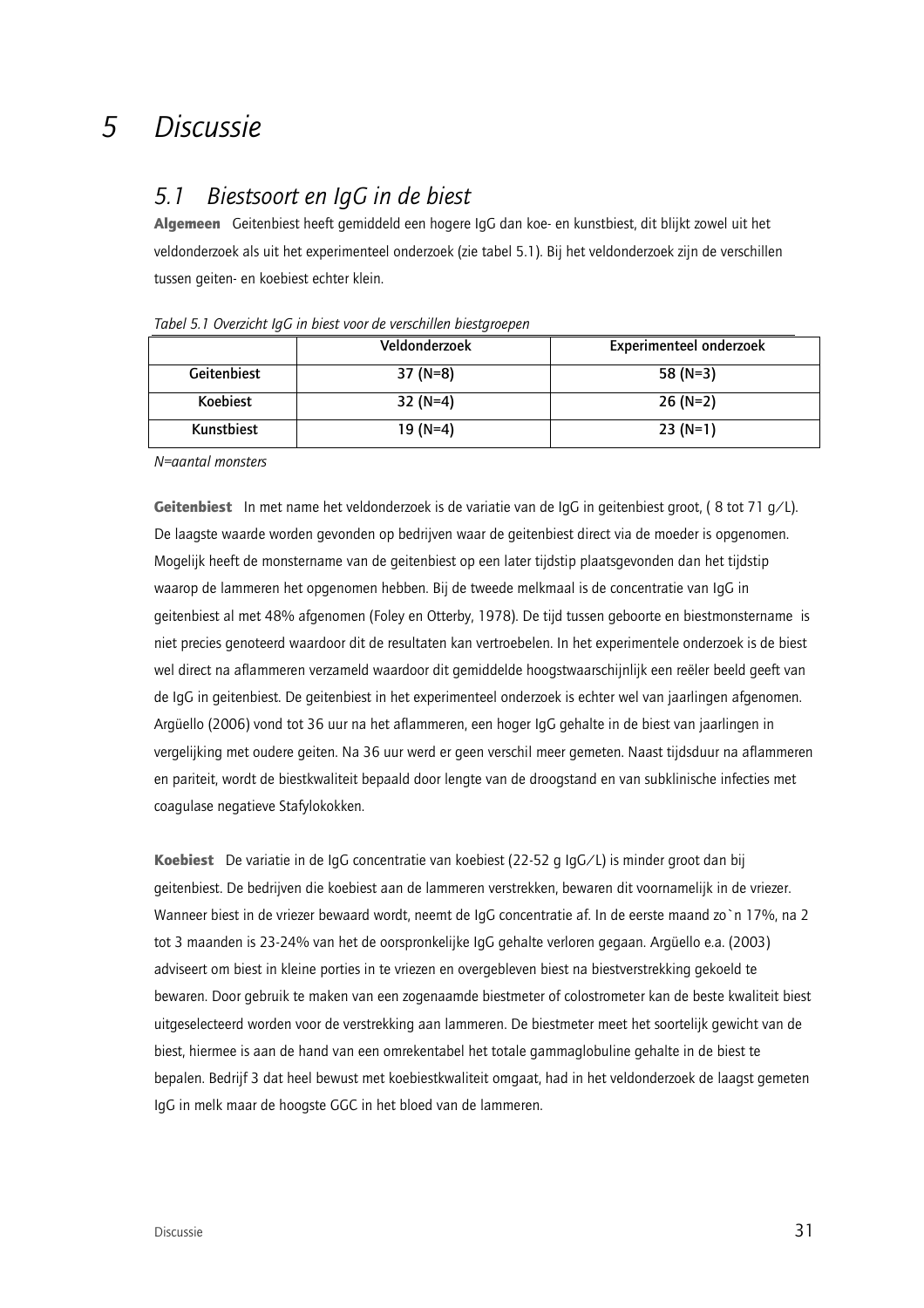Kunstbiest Aangezien koebiest de basis is van kunstbiest, valt te verwachten dat de IgG van kunstbiest in de range van koebiest ligt. In de praktijk was de IgG van kunstbiest gemiddeld iets lager dan die van koebiest. In tabel 5.2 is de volgens de bijsluiter berekende IgG afgezet tegen de gemeten IgG concentratie in de verstrekte kunstbiest. Er vanuit gaande dat de lage meting op bedrijf 6 een meet of analyse fout is, is er geen relatie te zien tussen de berekende en de gemeten IqG in de biest.

| <b>Bedrijf</b>        | Merk       | Berekende IgG<br>(g/L) | Gemeten IqG<br>(g/L) |
|-----------------------|------------|------------------------|----------------------|
| 4                     | Colobis    | 30                     | 26                   |
| 5                     | Colobis    | 27                     | 24                   |
| 6                     | Col-o-geit | 86                     | 3                    |
| 8                     | Immunmilch | 53                     | 24                   |
| Experimenteel bedrijf | Colobis    | 38                     | 23                   |

Tabel 5.2 Berekende en gemeten IqG in de verstrekte kunstbiest

Verhitte biest Op één bedrijf wordt de geitenbiest tot 60°C verhit als preventie voor de verticale overdracht (van moeder op lam) van CAE en CL. Adams (1983) concludeert uit zijn onderzoek dat geitenlammeren niet besmet worden met CAE wanneer biest een uur verhit wordt bij 56 °C. Overigens voor bestrijding van para-tbc is een hogere temperatuur noodzakelijk (Meylan, 1996). De IqG in de verhitte biest van dit bedrijf (22 q/L) is lager dan de gemiddelde IqG bij zowel het veld- als experimentele onderzoek (37 en 58 g/L). Jammer genoeg is de IqG van het onverhitte product niet bekend zodat niet kan worden berekend in hoeverre de IqG bij verhitten is achteruit gegaan. De literatuur geeft aan dat bij het verhitten van biest op 56 °C de IgG concentratie bij 30 minuten afneemt met 29% (Fernandez, 2006) en bij 60 minuten afneemt met 37% (Arqüello, 2003). Hierbij moet wel worden aangegeven dat bij het verhitten van grotere hoeveelheden biest, de afname van het IgG gehalte in de biest hoger is dan bij kleinere hoeveelheden (Godden, 2003).

#### Biestsoort en GGC in het bloed van lammeren na 48 uur  $5.2$

Soort en hoeveelheid In tabel 5.3 is een overzicht gegeven van de GGC in het bloed van de lammeren in het veldonderzoek en het experimenteel onderzoek. Van het veldonderzoek zijn ook apart de gegevens weergegeven van bedrijf 8 omdat daar ook de drie biestgroepen zijn getest. Als vergelijking zijn de resultaten van Orsel e.a. (2000) toegevoegd, waar ook dezelfde biestgroepen zijn vergeleken, echter in een toegediende hoeveelheid van 1x100 ml.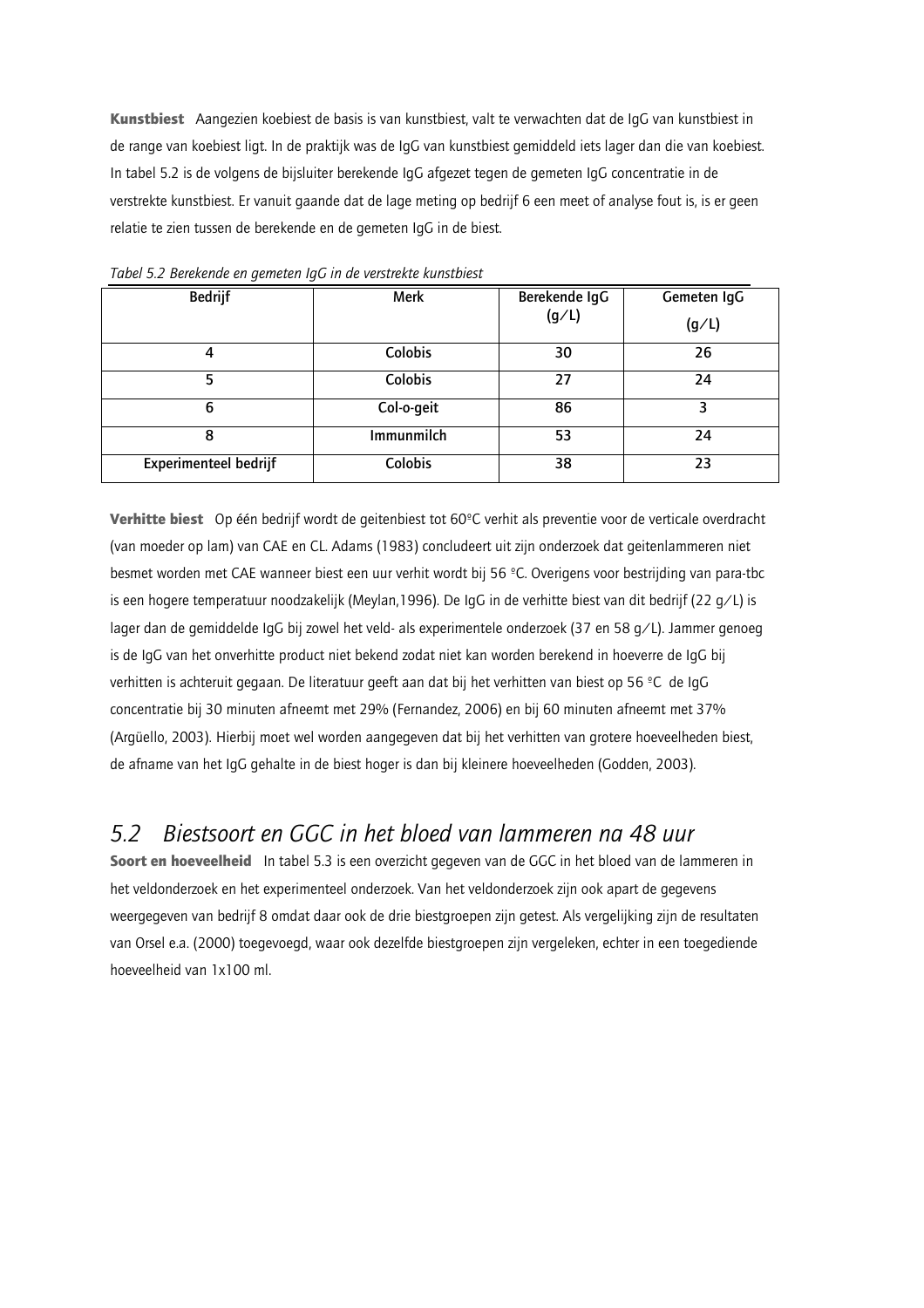|             | Veldonderzoek         | Veldonderzoek<br><b>Bedrijf 5</b><br>$N=1$ | Experimenteel<br>onderzoek<br>$N=1$ | Experimenteel<br>onderzoek Orsel e.a.<br>2000<br>$N=1$ |
|-------------|-----------------------|--------------------------------------------|-------------------------------------|--------------------------------------------------------|
| Geitenbiest | 15,3 (N=8)(39 geiten) | 18,2 (5<br>qeiten)                         | 13,9 (10 geiten)                    | 4,5 (14 geiten)                                        |
| Koebiest    | 8,9 (N=4)(20 geiten)  | 6,5 (5 geiten)                             | 4,4 (10 geiten)                     | 2,0 (17 geiten)                                        |
| Kunstbiest  | 7,4 (N=4)(20 geiten)  | 6,9 (5 geiten)                             | 4,3 (10 geiten)                     | 1,0 (10 geiten)                                        |

Tabel 5.3 Overzicht GGC in bloed na 2-7 dagen voor de verschillen biestaroepen

N=aantal bedrijven.

In tabel 5.3 is duidelijk te zien dat de GGC in het bloed met geitenbiest altijd het hoogste is. In het veldonderzoek en het onderzoek van Orsel e.a. (2000) scoort koebiest iets beter dan kunstbiest maar verschillen zijn enkel in het onderzoek van Orsel significant verschillend.

Tussen met name het onderzoek van Orsel e.a. (2000) en dit veld- en experimentele onderzoek zijn grote verschillen in de gemeten GGC's in het bloed. Binnen de twee laatste onderzoeken heeft het experimentele onderzoek weer lagere GGC's dan het veldonderzoek. Mogelijk kan dit verklaard worden door de hoeveelheid biest die verstrekt is. In Orsel e.a. (2000) werd 1x100 ml verstrekt van alle biestsoorten, in het experimentele onderzoek 2x100 ml van alle biestsoorten en in het veldonderzoek werd van geiten- en koebiest 2x150 ml of ad.libitum verstrekt. In aanpalend onderzoek van Orsel e.a. (2000) is significant (P<0,001) aangetoond dat bij het verstrekken van 150 tot 200 ml een hoger GGC in het bloed wordt gemeten dan bij 100 ml biest. Naast dosering kunnen bij het veldonderzoek de hogere GGC's van koeien- en kunstbiest gedeeltelijk verklaard worden door lammeren die toch nog even biest bij de moeder hebben gedronken.

Overdracht passieve immuniteit De GGC in het bloed na 48 uur is een parameter voor de passieve weerstand in het lam (Orsel et al., 2000). In tabel 5.4 zijn per onderzoek de percentages van de lammeren per biestqroep aangegeven waarbij de GGC minimaal 10g/L was, de maat voor een goede passieve immuniteit. Uit de tabel wordt duidelijk dat voor een goede passieve immuniteit geitenbiest onontbeerlijk is. Echter zelfs bij het gebruik van geitenbiest zijn er nog een aantal lammeren waarbij de overdracht van maternale immuniteit niet goed is verlopen. Aangezien de lammeren bij het experimenteel onderzoek allemaal 2x100 ml geitenbiest met de fles hebben gehad, heeft dit hoogstwaarschijnlijk met de kwaliteit van de geitenbiest te maken gehad. De twee lammeren in dit onderzoek die de ondergrens niet gehaald hebben, hebben allebei van dezelfde partij geitenbiest gehad waarvan de IgG niet bekend is. In het veldonderzoek kan het ook te maken hebben gehad met de opname. Met name bij lammeren die bij de moeder hebben gelopen is extra waakzaamheid geboden. Lammeren kunnen te zwak zijn waardoor ze slecht biest op kunnen nemen. Bij meerlingen heeft de concurrentie tussen de lammeren gevolgen voor de biest opname. De onervarenheid van jonge gejtenmoeders kan ook een oorzaak zijn van een slechte biestopname door het lam. De lammeren kunnen bij andere geiten dan de moeder gaan drinken waardoor ze geen biest binnenkrijgen (lepema e.a., 2006).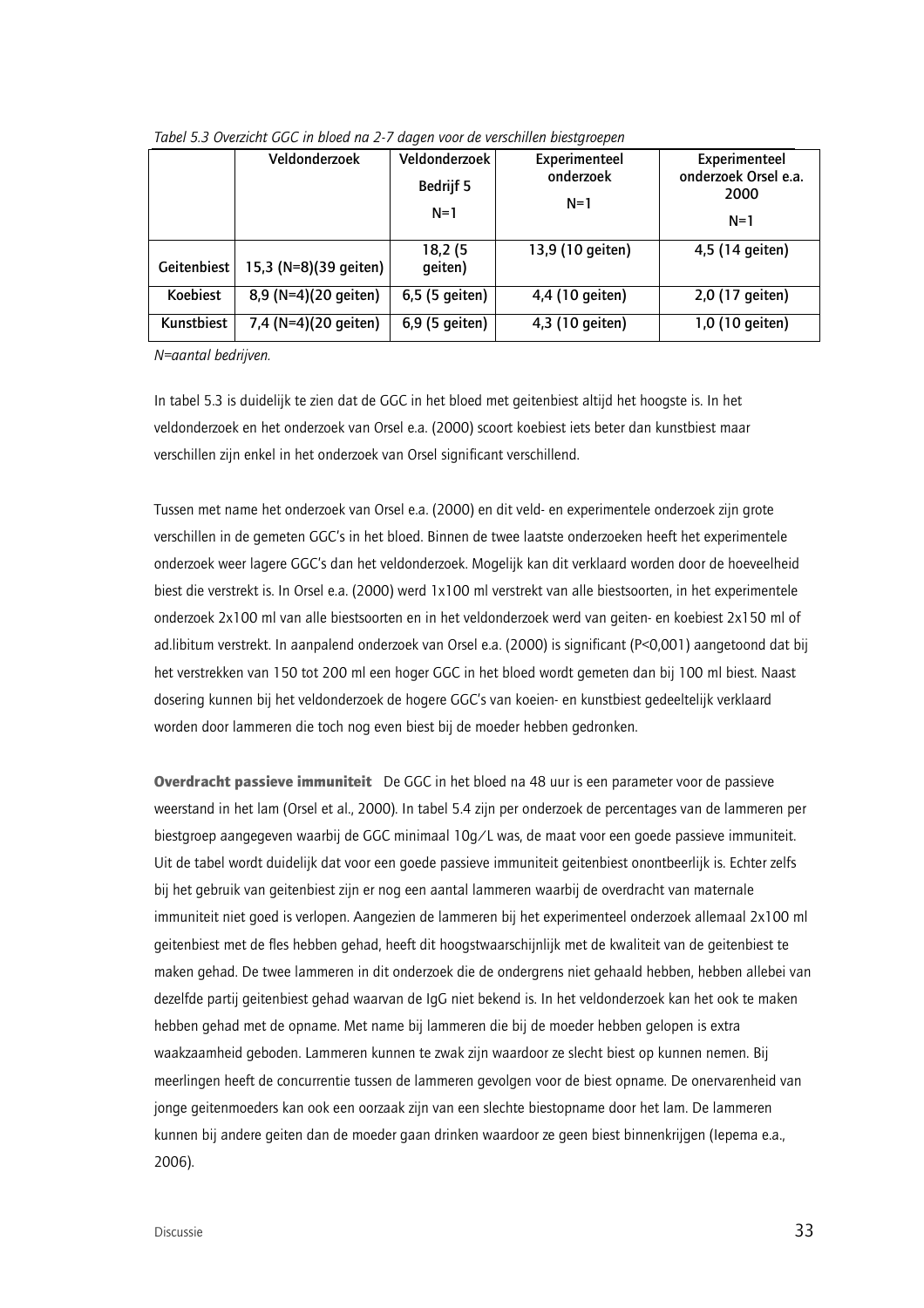|                         | Geitenbiest   | <b>Koebiest</b> | Kunstbiest   |
|-------------------------|---------------|-----------------|--------------|
|                         |               |                 |              |
| Veldonderzoek           | 69 % (N=39)   | 35 % (N=20)     | 24 % (N=20)  |
| Experimenteel onderzoek | $80\%$ (N=10) | $0\%$ (N=10)    | $0\%$ (N=10) |

Tabel 5.4 Percentage lammeren waarbij de overdracht van de maternale immuniteit succesvol is.

Succes is  $GGC > 10$  g/L op 2-7 dagen leeftijd

Verhitte geitenbiest De lammeren die de verhitte biest hebben gekregen, hadden een GGC in het bloed van rond de 1,2 g/L, net iets hoger dan een nuchter lam. De IgG concentratie in de verhitte geitenbiest komt overeen met de gemeten waarden in kunstbiest. Toch hebben lammeren die kunstbiest verstrekt hebben gekregen, over het algemeen een hogere GGC in het bloed dan de lammeren die de verhitte biest hebben gekregen. Het lijkt erop dat er op één of andere manier nog wel IgG in biest worden gemeten maar dat deze gammaglobuline door verhitting niet meer kunnen worden opgenomen in het bloed. Verhitting van geitenbiest op deze manier kan dan wel de overdracht van CAE en CL voorkomen maar levert niet de gewenste passieve immuniteit. Deze cijfers geven ook nog eens duidelijk aan dat bij verwarming van ingevroren of gekoelde koeen geitenbiest hoge temperaturen voorkomen moeten worden.

# 5.3 Biestsoort en GGC in het bloed van lammeren in eerste 3 maanden

In grafiek 5.1 is het verloop weergegeven van de GGC in het bloed op de verschillende meetpunten. Voor de beeldvorming is gekozen voor een getrokken lijn, aangezien het enkel vier meetpunten zijn, kan dit een vertekend beeld geven van de werkelijkheid. Tot vier weken is de GGC in het bloed hoger bij het gebruik van geitenbiest in vergelijking met koe- en kunstbiest. Dus tot vier weken is de passieve weerstand, opgebouwd door het gebruik van geitenbiest, wel significant aanwezig. Na vier weken laten koe- en kunstbiestgroep een verhoging zien van de GGC en lijkt de actieve weerstandsvorming van het lam al op gang te gekomen. Dit is eerder dan in het schema in grafiek 2.1 is aangegeven.

Hoewel niet significant, is de GGC in het bloed van de kunstbiestgroep na twee en drie maanden het hoogste. Bij een jong lam is de GGC in het bloed een indicatie van passieve weerstand, in een later stadium geeft de GGC juist ook aan of het betreffende lam antistoffen heeft gevormd tegen potentiële ziektes. In dat opzicht kan een hoge waarde van GGC in het bloed in een later stadium ook negatief zijn. De resultaten laten duidelijk zien dat het aantal ziekte- en sterfgevallen in de kunstbiestgroep hoger is (zie tabel 4.8).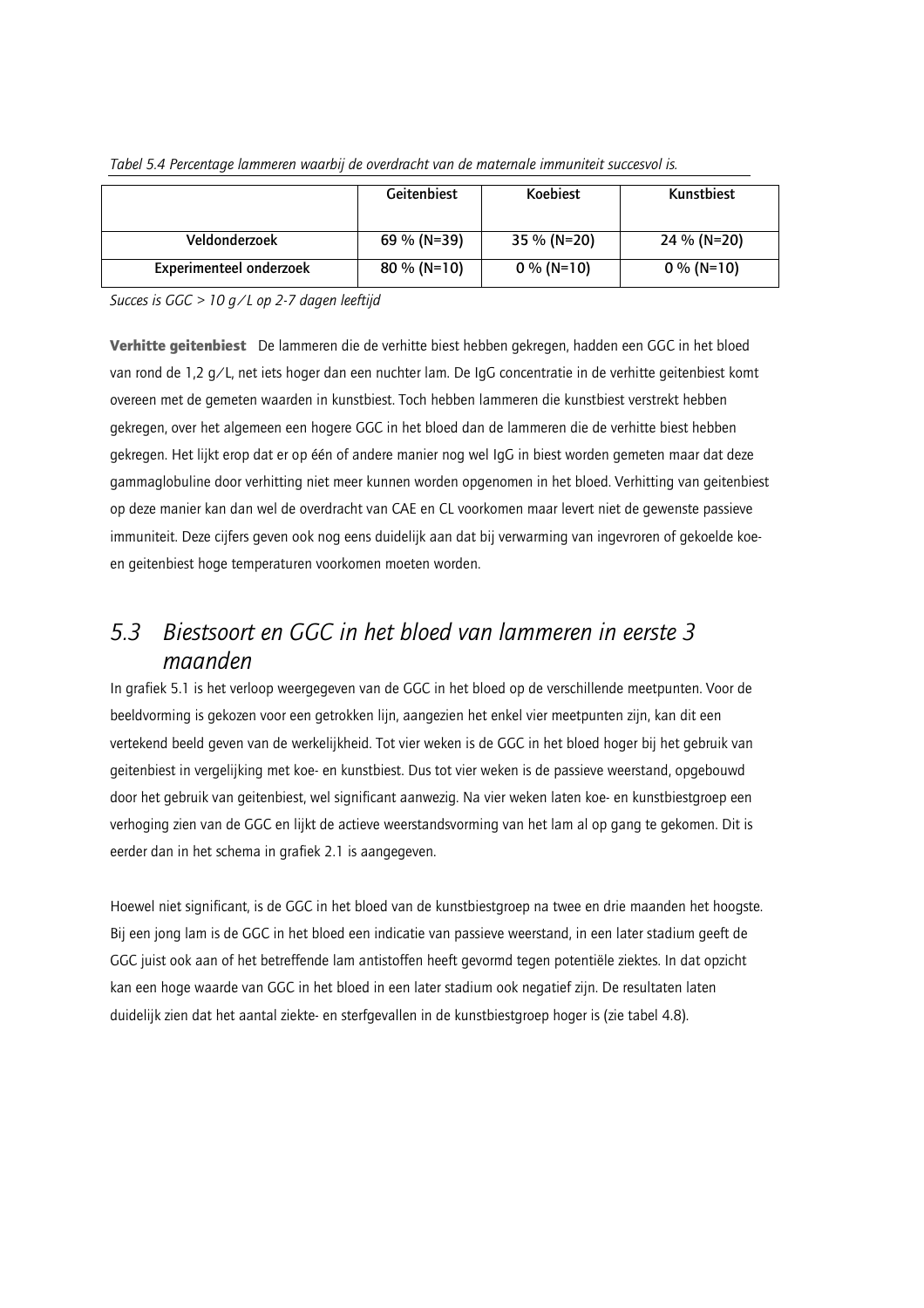

Grafiek 5.1 Verloop van de gemiddelde gammaglobuline concentratie (GGC) in het bloed bij geitenlammeren na verstrekking van verschillende soorten biest

Geitenbiest N = 10, koebiest N=10, kunstbiest N=10

Op 2 dagen en 4 weken is de GGC van geitenbiest significant verschillend van koe- en kunstbiest ( $P > 0.05$ ).

#### Biestsoort en gezondheid van lammeren in eerste 3 maanden 5.4

Uit onderzoek van O'Brien en Sherman (1993) komt naar voren dat wanneer de opbouw van de passieve weerstand faalt (lage GGC), dit leidt tot een hoger aantal ziektegevallen met achterstand in de groei en sterfte door infecties onder de geitenlammeren. Constant e.a. (1994) geven aan dat als het management goed is, een lage GGC bij lammeren niet hoeft te resulteren in sterfte. In het veldonderzoek kon geen relatie worden gelegd tussen het opgegeven sterftecijfer van lammeren in voorgaande jaren en de GGC gemeten in het bloed. In het experimenteel onderzoek was het sterftecijfer onder de lammeren veel hoger (20%) dan normaal op het bedrijf het geval is (2%). Dit hogere sterftecijfer is mogelijk te verklaren door het frequent bloedprikken en de extra stress die dit met zich meebrengt. Opvallend is dat onder deze stress, het aantal ziekte- en sterfgevallen in de kunstbiestgroep het hoogste was en in geitenbiestgroep het laagste. De koebiestgroep lag wat betreft ziekteen sterfgevallen tussen de geiten- en kunstbiestgroep in.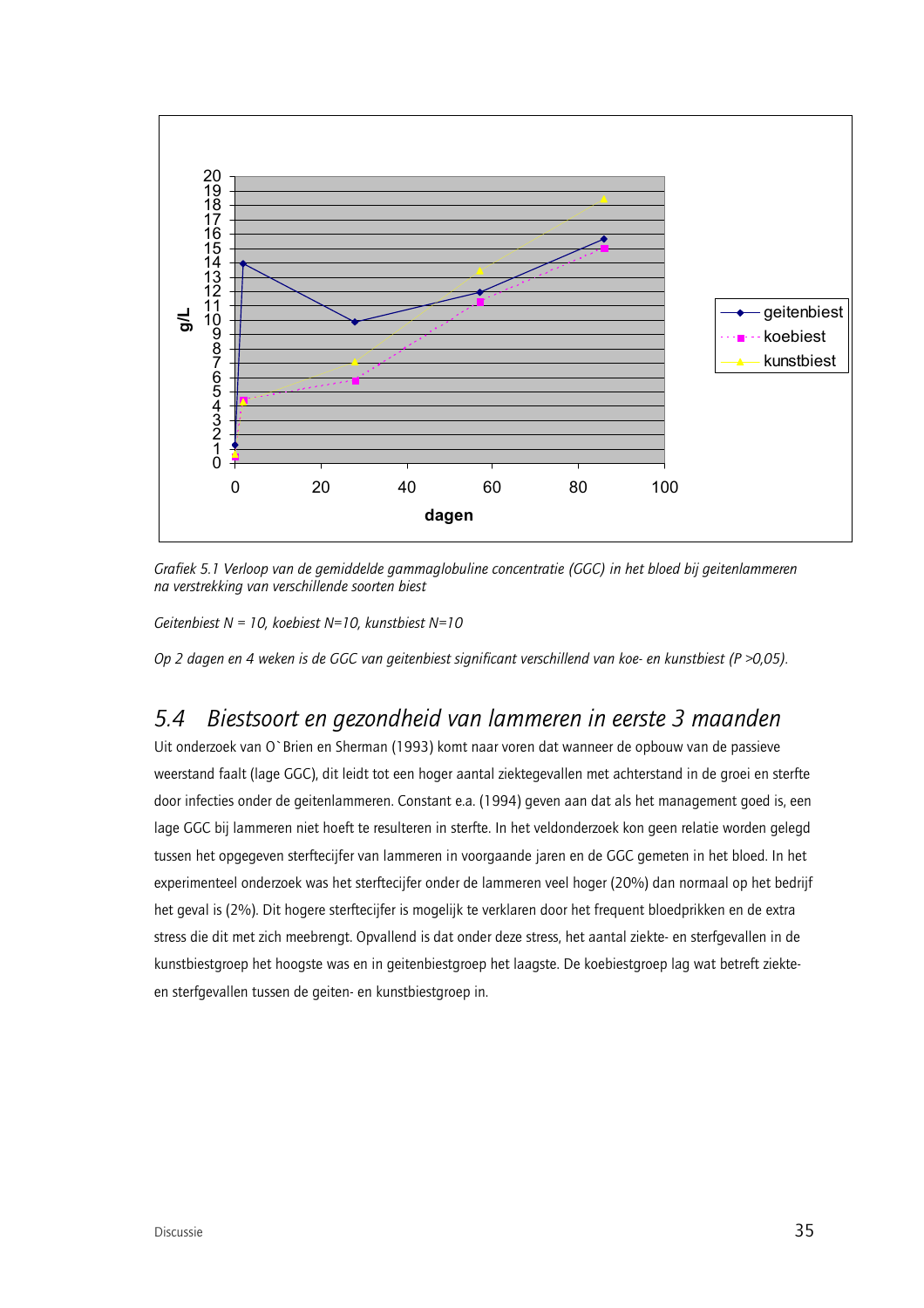#### $5.5$ Biestsoort en groei van lammeren in eerste 3 maanden

Het gewicht van de lammeren in de geiten- en koebiestgroep was op twee maanden leeftijd significant hoger dan het gewicht van lammeren in de kunstbiestgroep. Variatie in gewichtstoename was echter groot en dit verschil kon niet meer worden aangetoond na drie maanden. De geiten- en koebiestgroep hadden gemiddeld ook een hoger begingewicht dan de kunstbiestgroep. Statistisch kon er echter geen relatie tussen begingewicht en groei worden gelegd. O'Brien en Sherman (1993) vonden in hun onderzoek geen relatie tussen de GGC in het bloed en groei per dag. Het lijkt daarom goed om deze gewichtsmetingen nog een keer te herhalen met een grotere groep dieren.



Grafiek 5.2 Verloop van het gemiddelde gewicht op verschillende leeftijden bij de geitenlammeren

Geitenbiest N=10, Koebiest N=10, Kunstbiest N=10, koebiest. Op 2 maanden zijn de lammeren in de geitenbiest- en koebiestgroep significant zwaarder dan de kunstbiestgroep (P>0,05).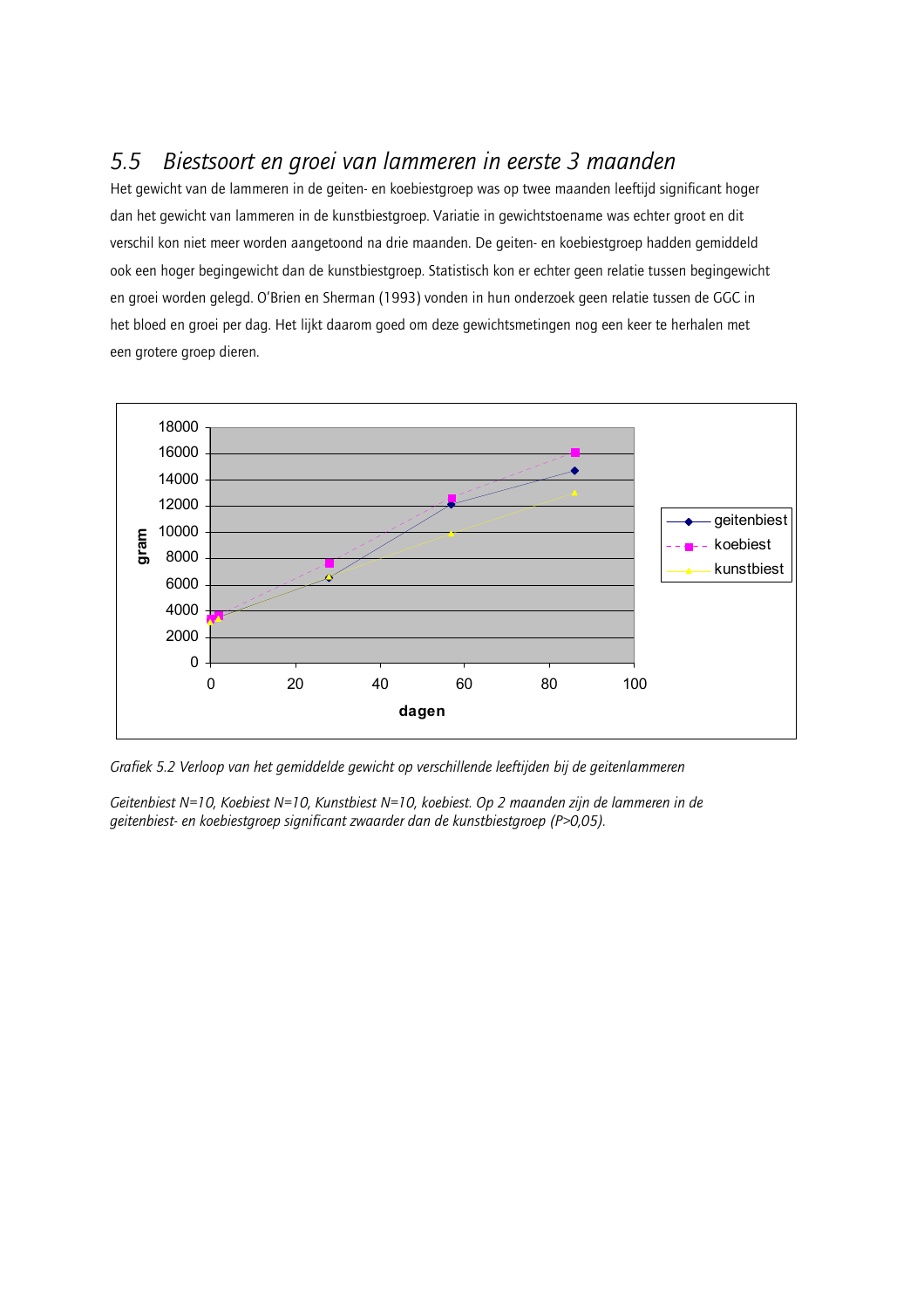### Conclusies  $\mathcal{L}$

#### laG in de biest  $6.1$

- Geitenbiest heeft het hoogste IqG-gehalte en kunstbiest het laagste IqG-gehalte. Koebiest neemt een intermediaire plaats in.
- De variatie in het IgG-gehlate van geiten- en koebiest is groot. Kunstbiest heeft een constant IgG-gehalte.
- Bij kunstbiest is geen relatie gevonden tussen de berekende IgG-gehalte op basis van de bijsluiter en het gemeten IqG-gehalte.

#### GGC in het bloed na 48 uur 62

- Geitenbiest geeft 2 tot 3 keer hogere GGC's in het bloed na 48 uur dan koe- en kunstbiest. Koebiest geeft over het algemeen iets betere resultaten dan kunstbiest maar de verschillen zijn klein.
- Voor alle biestsoorten heeft een dosering van 2x150 ml biest een positieve uitwerking op de GGC in het  $\bullet$ bloed na 48 uur.
- Er is geen relatie gevonden tussen IgG in de biest en de GGC in het bloed. Focus op kwaliteit van zowel  $\bullet$ geiten- als koebiest lijkt wel een positief effect te hebben op de GGC in het bloed. Dit zou nader onderzocht moeten worden.
- Een hogere concentratie van kunstbiest kan mogelijk een positief effect hebben op de GGC in het bloed. Dit zou nader onderzocht moeten worden.
- Verhitten van geitenbiest om overdracht van CAE en CL te voorkomen leidde op een praktijkbedrijf niet tot de gewenste overdracht van passieve immuniteit.

#### Ontwikkeling lammeren tot 3 maanden 6.3

- Tot 4 weken geeft het gebruik van geitenbiest hogere GGC's in het bloed dan koe- en kunstbiest.  $\bullet$
- Onder stress van bloedtappen geeft het gebruik van geitenbiest minder ziekte- en sterfgevallen dan kunstbiest. Koebiest neemt een tussenpositie in.
- Op een leeftijd van twee maanden zijn de lammeren die geiten- en koebiest hebben gehad, zwaarder dan  $\bullet$ lammeren in de kunstbiestgroep. Dit verschil kan echter na drie maanden niet meer worden aangetoond.
- De variatie in gewichtstoename is groot. Effect van biestsoort op groei zou met grotere groep lammeren,  $\bullet$ eventueel zonder GGC-metingen, herhaald moeten worden.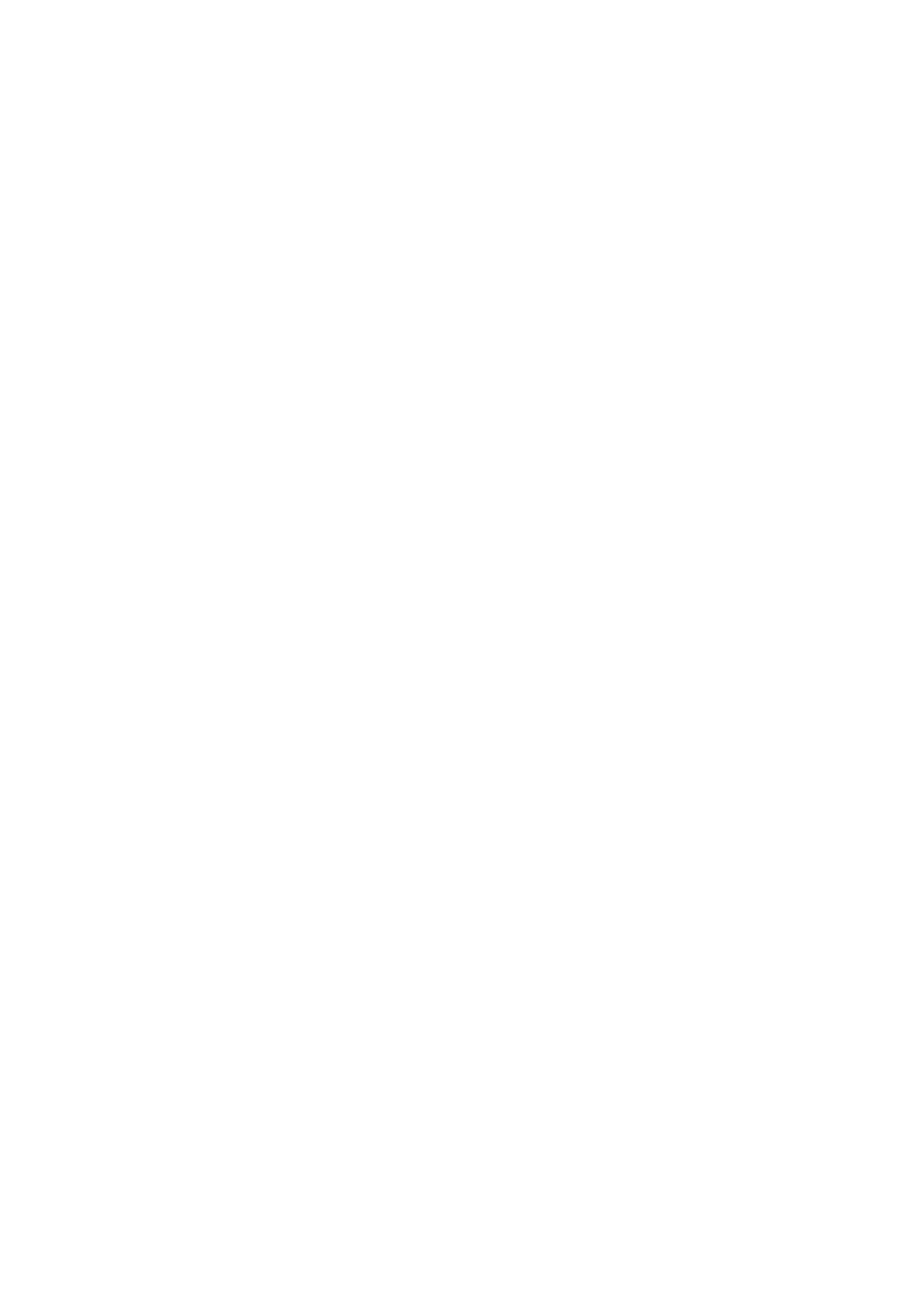#### Aanbevelingen praktijk 7

#### **Biestkeuze**  $7.1$

Voor de overdracht van een goede passieve immuniteit van moeder op lam is geitenbiest onontbeerlijk. Voor bedrijven vrij van CAE, CL of para-tbc is het gebruik van geitenbiest dan ook aan te raden. Op bedrijven waar de ziektestatus niet duidelijk is of waar problemen met voorgenoemde ziekten zijn, ligt het moeilijker. Verhitten van geitenbiest lijkt in de praktijk niet tot goede resultaten te leiden. De alternatieven koe- en kunstbiest scoren qua opbouw van passieve immuniteit bijna vergelijkbaar en veel lager dan geitenbiest. Een lagere passieve immuniteit hoeft niet per definitie tot ziekte- en sterftegevallen te leiden. Zeker wanneer stress zoveel mogelijk wordt voorkomen. Wat betreft ziektegevallen en gewichtsontwikkeling lijkt koebiest de beste van de twee. Op bedrijven met toch veel ziekte- en sterftegevallen bij lammeren in de beginperiode van de opfok (tot 4-6 weken) kan een verbetering van de passieve immuniteit door het gebruik van geitenbiest een overweging zijn. Optie: geitenbiest gebruiken van een CAE, CL en para vrij bedrijf.

# 7.2 Biestverstrekking

# 7.2.1 Biestkwaliteit

Voor de biestkwaliteit is het in eerste instantie belangrijk dat zich voldoende biest heeft kunnen vormen. Een minimale droogstand van 6 weken is daarvoor noodzakelijk. Let hierbij ook op extreme vroeggeboorte waardoorde droogstand sterk wordt ingekort. Hoewel een oudere geit misschien de meest bedrijfsspecifieke antistoffen in de melk heeft, blijkt uit onderzoek dat jaarlingen een hogere concentratie aan antistoffen hebben. Belangrijk hierbij is dat de biest van de eerste melkmaal wordt gegeven. Als lammeren bij de geit lopen, is het belangrijk dat ze deze biest drinken en niet bij een andere geit drinken.

Specifiek voor koeienbiest is het belangrijk dat deze gegarandeerd vrij is van Para-tbc. Gezien de SKALrichtlijnen zou deze koebiest van een biologisch bedrijf moeten zijn. Ook bij koeien hebben de eerste liters de hoogste concentratie aan antistoffen. Koeien of rassen die minder melk produceren, verdunnen de biest minder en hebben de hoogste concentratie antistoffen. De kwaliteit zou gecontroleerd kunnen worden met een biestmeter.

Gebruik van verse biest heeft de voorkeur. Voor langdurige bewaring van geiten- en koebiest kan de biest het beste ingevroren worden in kleine porties die voor gebruik ontdooid worden. Ontdooide of verse biest in de koeling bewaren. Net voor gebruik de biest opwarmen in een warm water bad van 40-45 °C. Niet warmer want dan worden antistoffen vernietigd. Ook opwarmen in de magnetron wordt afgeraden.

Tussen de in de praktijk gebruikte kunstbiestsoorten lijken niet veel verschillen in kwaliteit te zitten. Mogelijk heeft een hogere dosering een positief effect op de passieve immuniteit.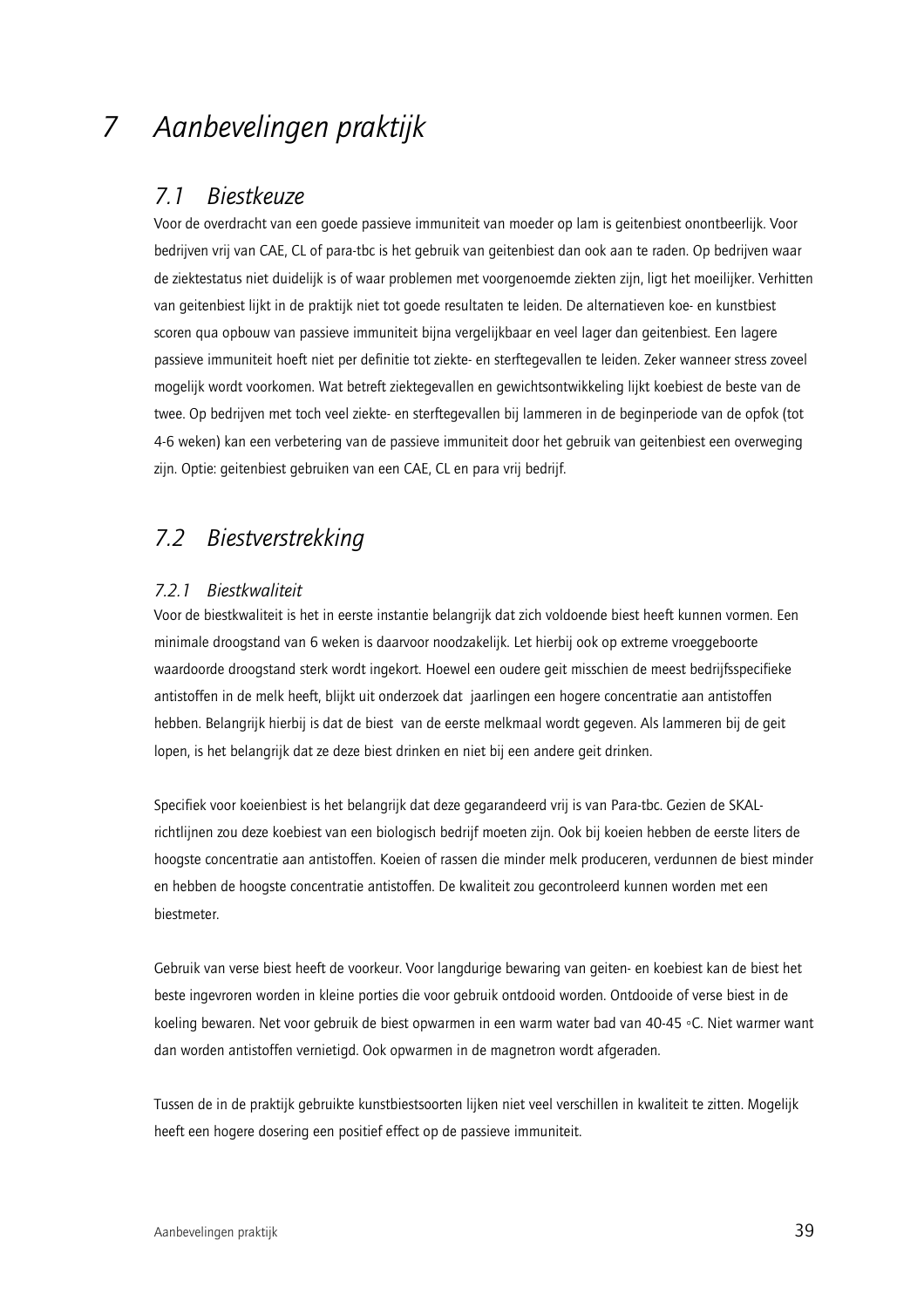## 7.2.2 Biestopname

Voor biestverstrekking zijn de 4-V's de basis; Vers, Vlug, Vaak en Veel. Hoe verser de biest, hoe meer antistoffen behouden zijn. Wat betreft Vlug en Vaak, wordt voor een goede opbouw van de passieve immuniteit de volgende biestverstrekking aangeraden: de eerste gift binnen 90 minuten en de tweede gift binnen 6 uur na de geboorte. Wat betreft Veel, wordt per gift een hoeveelheid van 150 ml of meer biest aanbevolen. Wanneer de lammeren bij de geit blijven, is de controle op voldoende biest opname belangrijk. Bij onvoldoende biest opname is het aan te bevelen om moeder met lammeren apart te huisvesten. Om zeker te zijn van een goede opname kan ook de geit gemolken worden en de biest met de fles worden verstrekt.

Bij het gebruik van koe- of kunstbiest, om verticaal overdraagbare ziekte te voorkomen, is het belangrijk dat lammeren geen biest/melk bij de moeder drinken. In de praktijk lijkt hiervoor een nog betere controle nodig.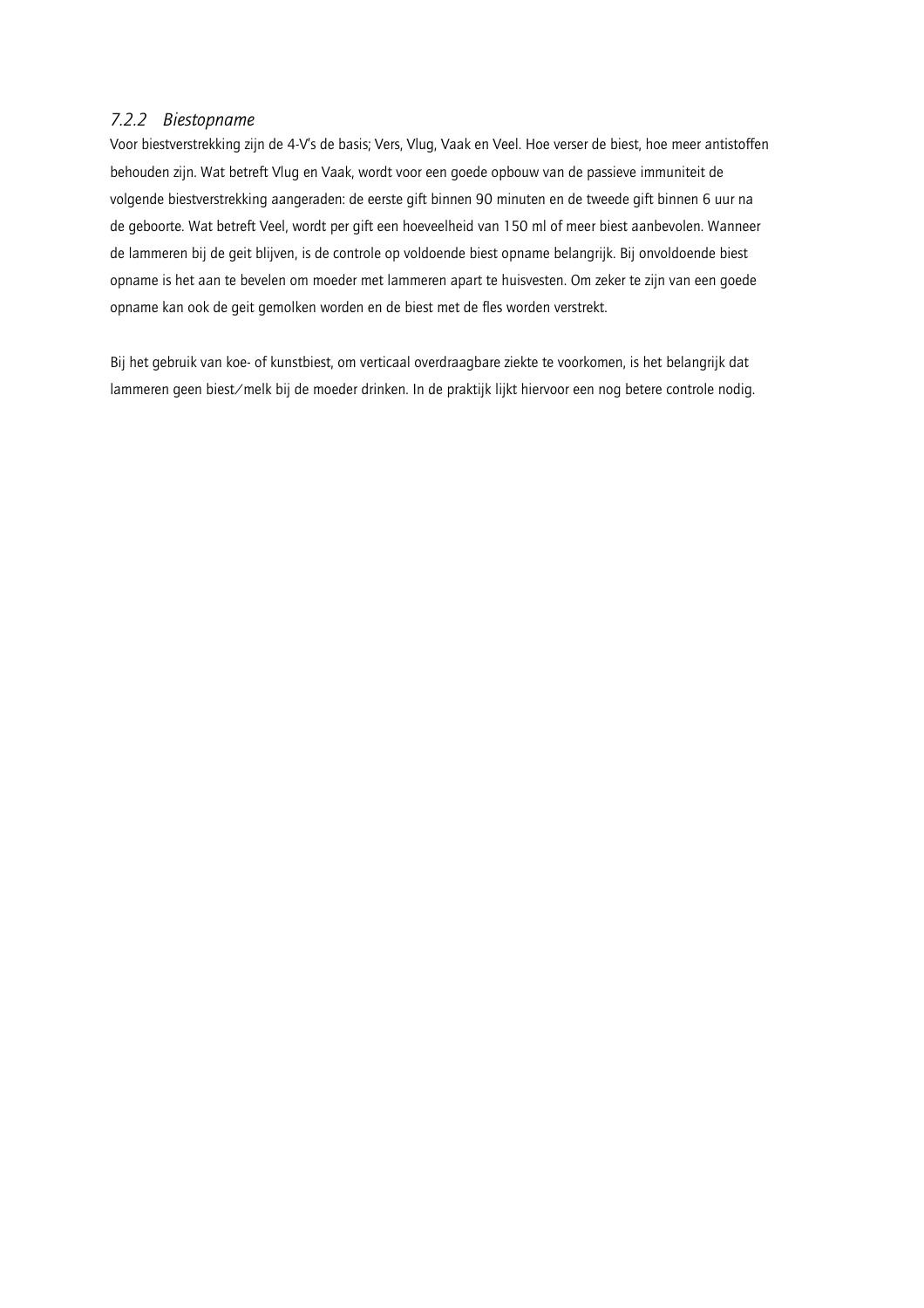# Literatuur

Adams, D.S., P. Klevjer-Anderson, J.L. Carlson, T.C. McGuire, J.R. Gorham, 1983. Transmission and control of caprine arthritis encephalitis virus. In: Am J Vet Res. 44(9) pag. 1670-5.

Argüello, A., N. Castro, S. Álvarez and J. Capote, 2006. Effects of the number of lactations and litter size on chemical composition and physical characteristics of goat colostrums. In: Small ruminant research 64, pag. 53-59.

Arqüello, A., N. Castro, J. Capote, J.W. Tyler and N.M. Holloway, 2004. Effect of colostrum administration practices on serum IgG in goat kids. In: Livestock Production Science 90, pag. 235-239.

Arqüello, A., N. Castro, J. Capote, R. Gines, F. Acosta and J.L. Lopez, 2003. Effects of refrigeration, freezingthawing and pasteurization on IqG goat colostrums preservation. In: Small ruminant research 48, pag. 135-139.

Blum, J.W., 2006. Nutritional physiology of neonatal calves. In: Journal of animal physiology and animal nutrition 90, pag. 1-11.

Constant, S.B., Leblanc, M.M., Klapstein, E.F., Beebe, D.E., Leneau, H.M., and Nunier, C.J., 1994. Serum immunoglobelin G concentration in goat kids fed colostrum or a colostrum substitute. In: Journal Am Vet Med Assoc 205; pag. 1759-62.

Fernandez, A., J.J. Ramos, A. Loste, L.M. Ferrer, L. Figueras, M.T. Verde and M.C. Marca, 2006. Influence of colostum treated by heat on immunity function in goat kids. In: Comparative Immunology Microbiology infectious diseases, volume 29, pag. 353-364.

Foley, J.A. and Otterby, D.E., 1978. Availebility, storage, treatment, composition and feeding values of surplus colostrums. A review. In: Journal of Dairy Science 61, pag. 1033-1060.

Godden, S.M., Smith, S., Feirtag, J.M., Green, L.R., Wells, S.J.,and Fetrow, J.P., 2003. Effect of on-farm commercial batch pasteurization of colostrums on colostrums and serum immunoqlobulin concentration in dairy calves. In: Journal Dairy Science 89, paq. 1503-1512.

lepema, G., L. Buurke en J. Cornelissen, 2006. Lammeren bij de geit. Een inventarisering van de mogelijkheden. Biogeit rapport 5, Louis Bolk Instituut, Driebergen.

Lazzaro, J., Colostrum / Supplementing Colostrum, http://www.saanendoah.com/colostsups.html, Updated June 20, 2002.

Meylan, M., Rings, D.M., Shulaw, W.P., Kowalski, J.J., Bech-Nielsen. S., Hoffsis and G.F., 1996. Survival of Mycobacterium paratuberculosis and preservation of immunoglobulin G in bovine colostrum under experimental conditions simulating pasteurization. In: Am J Vet Res. 57 (11) pag.1580-5.

Literatuur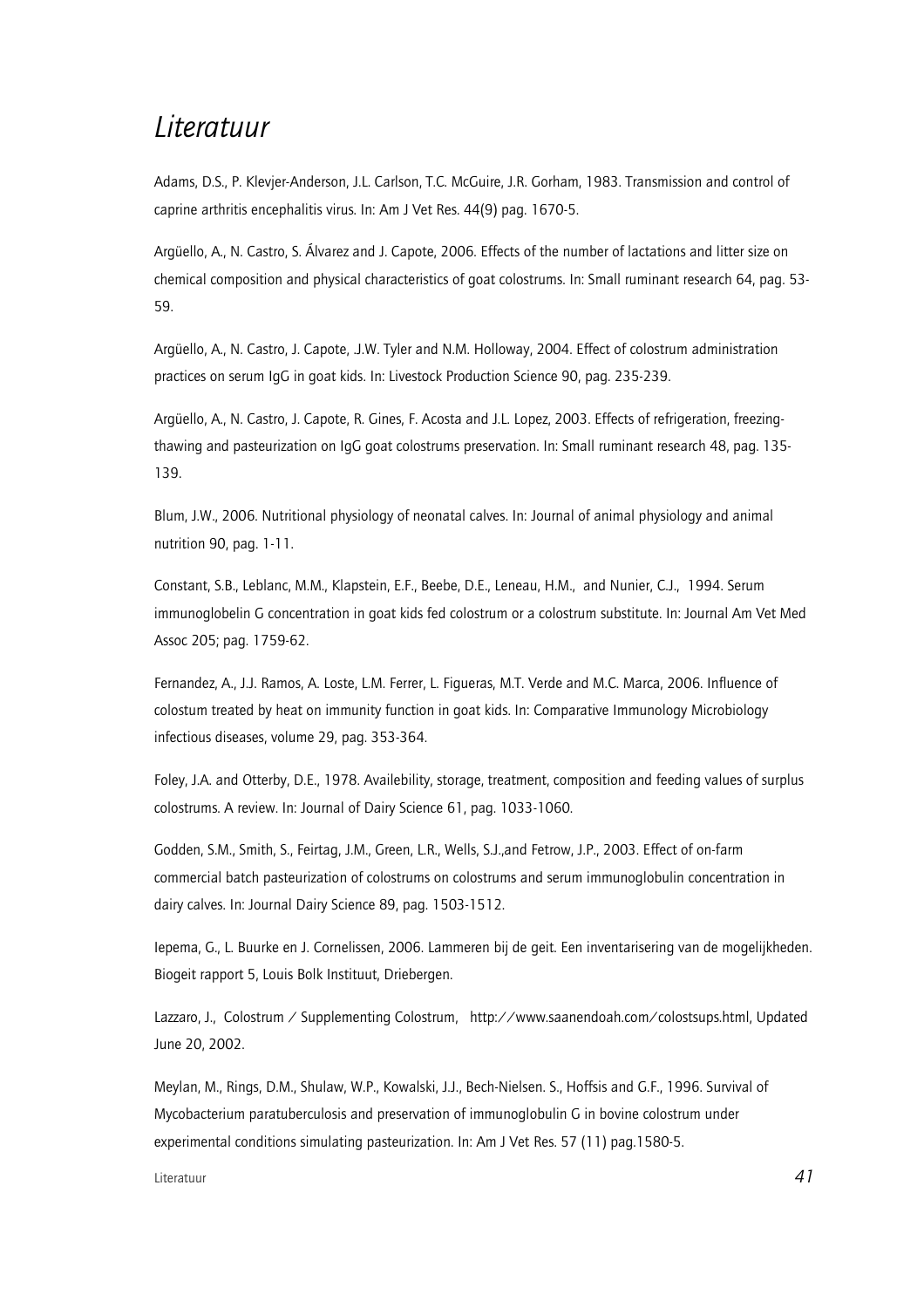Nederlandse Vereniging van Melkgeitenhouders (NeVeM), Handboek Geitenhouderij, Februari 2000, DLV

O'Brien, J.P. and D.M. Sherman, 1993. Serum immunoglobulin concentrations of newborn goat kids and subsequent kid survival through weaning. in: Small Ruminant Research, 11, pages 71-77.

Orsel, K., J.J. van Amerongen, R.N. Zadoks, D.C.K van Doorn, en Th. Wensing, 2000. Serumgammaglobulineconcentratie van geitenlammeren als maat voor biestvoorziening: effect van toedieningstijdstip, volume en biesttype. In: tijdschrift diergeneeskunde, deel 125, aflevering 23, pag. 709-12.

Quigley, J., aug.18, 1997, Using the colostometer to measure colostum quality, www.calfnotes.com.

Rutten, V., Universiteit Utrecht, mondelinge mededeling. 12 maart 2007.

SKAL, mondelinge mededeling, 26 april 2007.

Tizard, I.R., 2004, Veterinary Immunology, An introduction, 7th edition, 2004, Elsevier, Saunders.

Vendrig, A.A.A., 2000. Geiten gezond, Phonendus Nederhorst den Berg.

Zadoks, R.N., K. Orsel, C. Verwer, K., A de Winter, J.J. van Amerongen, en Th. Wensing, 2001. Serumgammaglobulineconcentratie van geitenlammeren als maat voor biestvoorziening: effect van commerciële biestvervangers. In: tijdschrift diergeneeskunde, deel 126, aflevering 20 pag. 646-50.